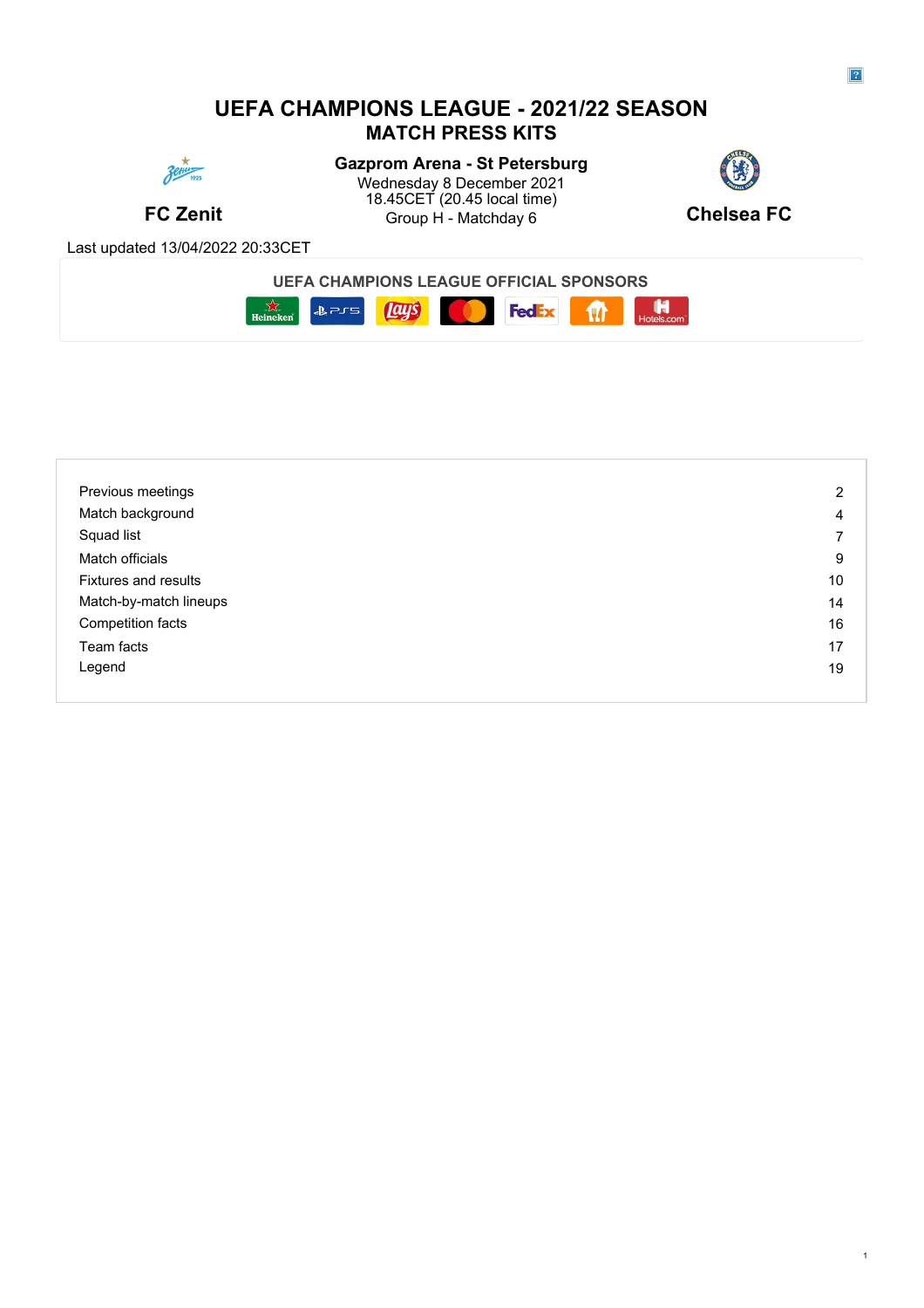## **Previous meetings**

## **Head to Head**

## **UEFA Champions League**

| <b>Date</b> | <b>Stage</b>  | <b>Match</b>               | Result | Venue  | <b>Goalscorers</b> |
|-------------|---------------|----------------------------|--------|--------|--------------------|
| 14/09/2021  | $\cap$<br>ں ت | ⊤∩ Zenit<br><b>Chelsea</b> |        | _ondon | ∟ukaku 69          |

|            | <b>Home</b>                                   |  | Away |  | Final |  |  | <b>Total</b> |  |  |
|------------|-----------------------------------------------|--|------|--|-------|--|--|--------------|--|--|
|            | Pid W D L Pid W D L Pid W D L Pid W D L GF GA |  |      |  |       |  |  |              |  |  |
| FC Zenit   | 0 0 0 0 0 1 0 0 1 0 0 0 0 0 1 0 0 1 0 0 1     |  |      |  |       |  |  |              |  |  |
| Chelsea FC | 1 1 0 0 0 0 0 0 0 0 0 0 0 0 1 1 0 0 1 0       |  |      |  |       |  |  |              |  |  |
| _________  |                                               |  |      |  |       |  |  |              |  |  |

**FC Zenit - Record versus clubs from opponents' country**

## **UEFA Europa League**

| <b>Date</b> | <b>Stage</b> | <b>Match</b>                   | <b>Result</b>            | Venue         | <b>Goalscorers</b>                       |
|-------------|--------------|--------------------------------|--------------------------|---------------|------------------------------------------|
| 21/02/2013  | R32          | Liverpool FC - FC Zenit        | $3 - 7$<br>$agg: 3-3 ag$ | Liverpool     | Luis Suárez 28, 59,<br>Allen 43: Hulk 19 |
| 14/02/2013  | R32          | <b>FC Zenit - Liverpool FC</b> | $2 - 0$                  | St Petersburg | Hulk 69, Semak 72                        |

## **UEFA Super Cup**

| <b>Date</b> | <b>Stage</b> | <b>Match</b>                    | <b>Result</b> | Venue  | Goalscorers                          |
|-------------|--------------|---------------------------------|---------------|--------|--------------------------------------|
| 29/08/2008  |              | Manchester United FC - FC Zenit | ı – ,         | Monaco | Vidić 73; Pogrebnyak<br>44, Danny 59 |

## **UEFA Cup**

| <b>Date</b> | Stage    | <b>Match</b>          | Result | Venue     | <b>Goalscorers</b> |
|-------------|----------|-----------------------|--------|-----------|--------------------|
| 05/12/2007  | ⌒⌒<br>55 | Everton FC - FC Zenit |        | ∟iverpool | Cahill 85          |

## **UEFA Cup**

| <b>Date</b> | Stage       | <b>Match</b>                                                                   | Result | Venue         | <b>Goalscorers</b> |
|-------------|-------------|--------------------------------------------------------------------------------|--------|---------------|--------------------|
| 03/11/2005  | $\cap$<br>◡ | $\sim$ $\sim$<br><b>Bolton Wanderers</b><br>$\mathbf{r}$<br>C Zenit<br>- U - L | .      | <b>Bolton</b> | Nolan 25           |

## **UEFA Intertoto Cup**

| Date       | Stage | <b>Match</b>                        | Result          | Venue           | <b>Goalscorers</b>                    |
|------------|-------|-------------------------------------|-----------------|-----------------|---------------------------------------|
| 02/08/2000 |       | Bradford City AFC - FC Zenit        | 0-3<br>agg: 0-4 | <b>Bradford</b> | Katulsky 68, Ugarov<br>75, Tarasov 85 |
| 26/07/2000 |       | <b>FC Zenit - Bradford City AFC</b> | . -0            | St Petersburg   | Tarasov 16                            |

## **Chelsea FC - Record versus clubs from opponents' country**

## **UEFA Champions League**

| <b>Date</b> | <b>Stage</b> | Match                     | <b>Result</b> | Venue     | <b>Goalscorers</b>                                         |
|-------------|--------------|---------------------------|---------------|-----------|------------------------------------------------------------|
| 08/12/2020  | GS           | Chelsea FC - FC Krasnodar | $1 - 1$       | London    | Jorginho 28 (P);<br>Cabella 24                             |
| 28/10/2020  | GS           | FC Krasnodar - Chelsea FC | $0 - 4$       | Krasnodar | Hudson-Odoi 37,<br>Werner 76 (P), Ziyech<br>79, Pulišić 90 |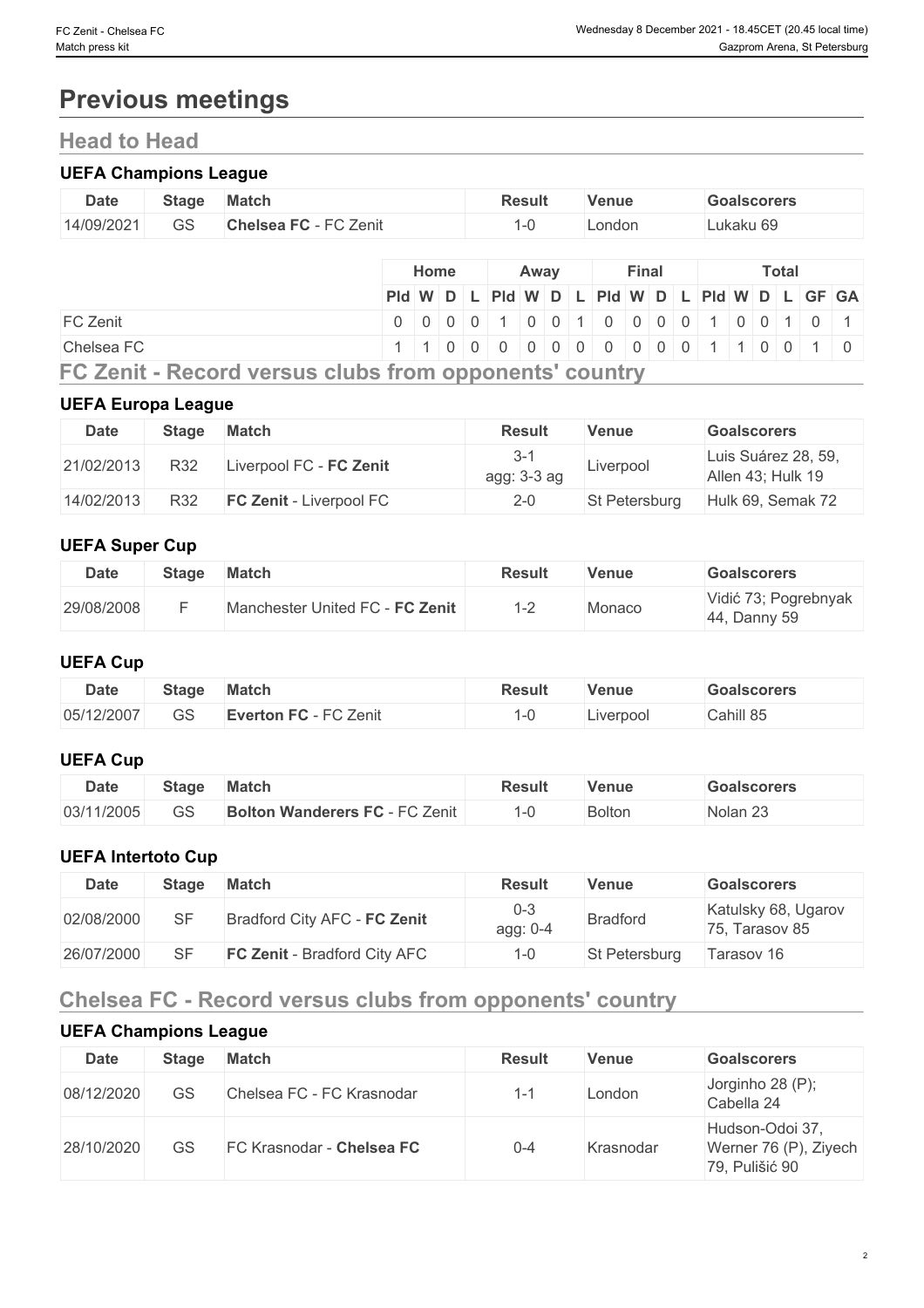3

## **UEFA Europa League**

| <b>Date</b> | <b>Stage</b> | <b>Match</b>                 | <b>Result</b>       | <b>Venue</b> | <b>Goalscorers</b>                                                            |
|-------------|--------------|------------------------------|---------------------|--------------|-------------------------------------------------------------------------------|
| 11/04/2013  | ОF           | FC Rubin - Chelsea FC        | $3 - 2$<br>agg: 4-5 | Moscow       | Marcano 51,<br>Gökdeniz Karadeniz<br>62, Natcho 75 (P);<br>Torres 5, Moses 55 |
| 04/04/2013  | QF           | <b>Chelsea FC - FC Rubin</b> | 3-1                 | London       | Torres 16, 70, Moses<br>32; Natcho 41 (P)                                     |

## **UEFA Champions League**

| Date       | <b>Stage</b> | Match                                 | <b>Result</b> | Venue  | <b>Goalscorers</b>                                                   |
|------------|--------------|---------------------------------------|---------------|--------|----------------------------------------------------------------------|
| 03/11/2010 | GS           | <b>Chelsea FC</b> - FC Spartak Moskva | $4 - 1$       | London | Anelka 49, Drogba 62<br>$(P)$ , Ivanović 66,<br>$90+2$ ; Bazhenov 86 |
| 19/10/2010 | GS           | FC Spartak Moskva - Chelsea FC        | $0 - 2$       | Moscow | Zhirkov 23, Anelka 43                                                |

## **UEFA Champions League**

| Date       | <b>Stage</b> | Match                               | <b>Result</b> | Venue  | Goalscorers                    |
|------------|--------------|-------------------------------------|---------------|--------|--------------------------------|
| 02/11/2004 | GS           | <b>PFC CSKA Moskva - Chelsea FC</b> | $0 - 1$       | Moscow | Robben 24                      |
| 20/10/2004 | GS           | <b>Chelsea FC - PFC CSKA Moskva</b> | $2 - 0$       | _ondon | Terry 9, Gudjohnsen<br>$145+1$ |

|                 |  | Home |                                                                       | Away |  | Final |  |  | <b>Total</b> |  |
|-----------------|--|------|-----------------------------------------------------------------------|------|--|-------|--|--|--------------|--|
|                 |  |      | PId W D L PId W D L PId W D L PId W D L PID W D L GF GA               |      |  |       |  |  |              |  |
| <b>FC Zenit</b> |  |      | 2   2   0   0   5   1   0   4   1   1   0   0   8   4   0   4   9   7 |      |  |       |  |  |              |  |
| Chelsea FC      |  |      | 5 4 1 0 4 3 0 1 0 0 0 0 9 7 1 1 20 6                                  |      |  |       |  |  |              |  |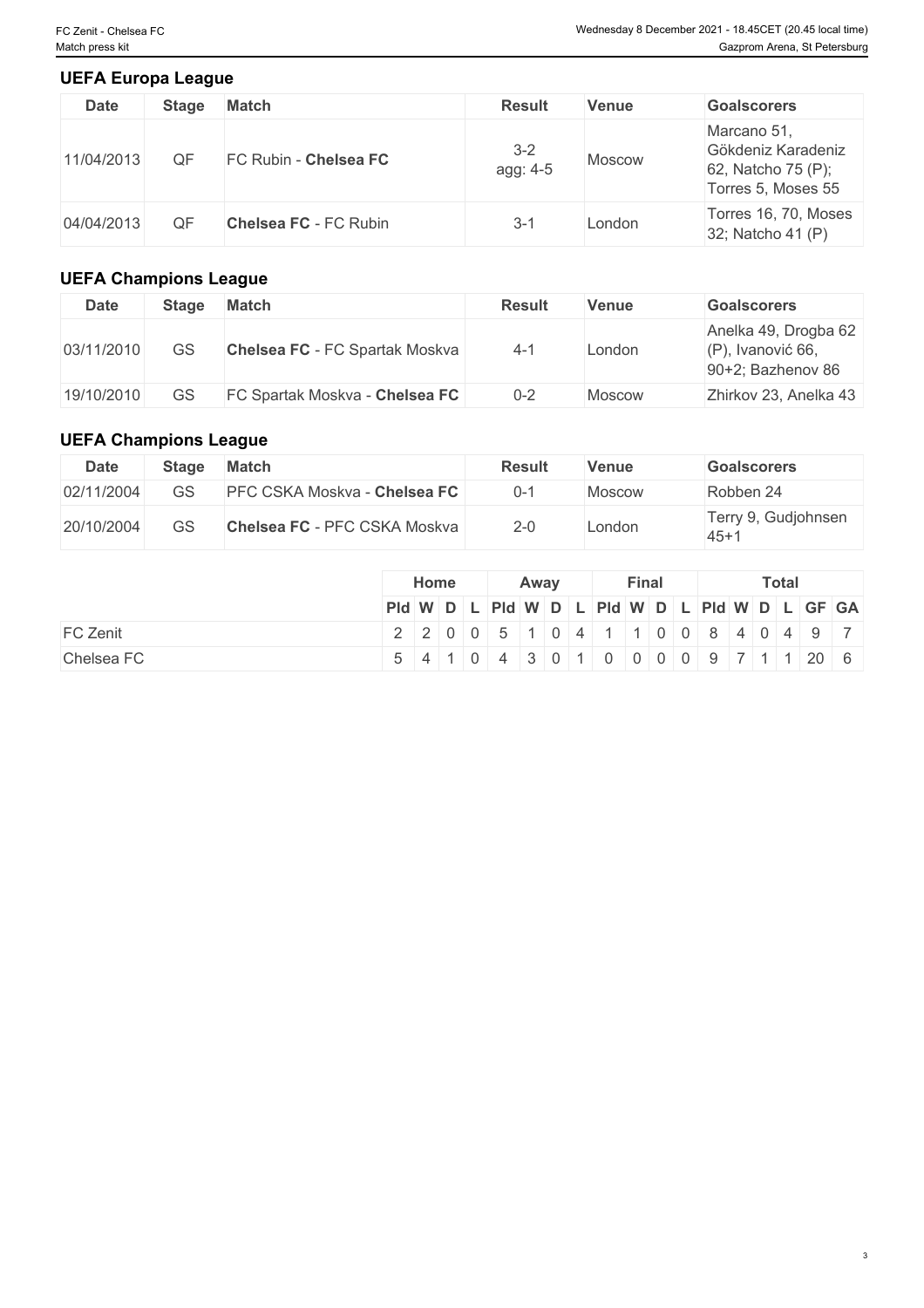## **Match background**

Zenit are secure in third place as they conclude their Group H campaign at home to holders Chelsea, who are already through to the round of 16 but looking to claim top spot ahead of Juventus.

• Czenit • Chelsea FC<br>
• Match press kit<br>
• Chelsea striker press kit<br>
• Chelsea striker Romelu Lukaku scored the only goal of the Matchday 1 meeting between the sides at Stamford<br>
Finding the only do the Fought Campaign a Bridge, claiming three of Chelsea's 12 points in the section. A 4-0 home win against Juve in their last fixture has given them the head-to-head advantage against the Italian club, who also have 12 points; they will finish first if they win, if they draw and Juventus do not win at home to Malmö, or if Juventus lose. Yaroslav Chales FC<br>
Wednesday & December 2021 - 18 45CET (20.45 local fields)<br>
Match background<br>
Zenit are secure in third place as they conclude their Group H campaign at home to holders Chelsea, who are already<br>
The team

• Zenit made sure of a spot in the UEFA Europa League in the new year with a 1-1 draw at Malmö on Matchday 5, earlier spot kick. All four of the Russian champions' points in Group H have come against their Swedish counterparts.

## **Form guide**

## **Zenit**

• This is the St Petersburg outfit's ninth UEFA Champions League group campaign and a third in succession; they reached the round of 16 in 2011/12, 2013/14 and 2015/16 but have never progressed further.

• Zenit have finished fourth in their section in each of the last two seasons; 2019/20 was their earliest European exit since 2009/10, when they were eliminated in the UEFA Europa League play-offs.

• In 2020/21, Zenit picked up only one point from their six games, losing twice against both Club Brugge (1-2 h, 0-3 a) and Borussia Dortmund (0-2 a, 1-2 h) and once against Lazio in Rome (1-3); their sole point came from a 1-1 home draw against the Italian club on Matchday 3.

• That was therefore the second season in a row that Zenit did not play European football during the spring, having done so in each of the previous nine.

• Zenit claimed their eighth USSR/Russian league title in 2020/21, and their third in a row; their last seven triumphs have all come from 2007 onwards.

• The St Petersburg team have won only four of their last 22 European matches (D3 L15).

• Zenit have also recorded only three victories in their last 20 UEFA Champions League games (D3 L14) although the 4-0 win at home to Malmö on Matchday 2 was their biggest in the competition; they had never previously prevailed by more than a two-goal margin.

• That win against Malmö is Zenit's only success in their last five home European games (D1 L3) and one of only three in the last nine (D1 L5); they had won 11 of the previous 12 (D1).

• Prior to losing at Chelsea on Matchday 1, Zenit had not played an English club since beating Liverpool on away goals in the 2012/13 UEFA Europa League round of 32 (2-0 h, 1-3 a). They also won their only other game against English visitors, defeating Bradford City 1-0 in the 2000 UEFA Intertoto Cup semi-final first leg (4-0 agg).

• The Russian team beat Manchester United 2-1 in the 2008 UEFA Super Cup in Monaco.

## **Chelsea**

• Chelsea claimed their second UEFA Champions League title in 2020/21 by beating Manchester City 1-0 in the all-English final at Porto's Estádio do Dragão on 29 May, Kai Havertz scoring the only goal in the first half – his first strike in the competition.

Rennes.

endge claiming three of Chiefseles it 2 points in the section. A 4-2 home win a painst Juve in their last four has given the their sections of which provides the their section in the intervention of the War and Juve interv • With Thomas Tuchel having replaced Frank Lampard as head coach in January, Chelsea then eased past Atlético de Madrid in the round of 16, winning 1-0 in Bucharest before a 2-0 home victory, and held off Porto in the last eight (2-0 a, 0-1 h) with both matches played in Seville. Chelsea then got the better of Real Madrid in the semi-finals (1-1 a, 2-0 h) before claiming their second UEFA Champions League title against City. Form guide is the St Petrosherg coffits minh UEFA Champions Loague group campaign and a third in succession; they<br>This is the St Petrosherg coffits in the section near of the lead two sessens. 2019 201 was their emiles it • Show the minimizer lead to the restrict in each of the held to expect not the minimizer of the minimizer control in the minimizary and held to the minimizary and held to the minimizary and the minimizary and the most in

matches (W16 D5).

• That loss was also one of only two in Chelsea's last 19 away European games (W13 D4).

campaign by a goalkeeper for an English side in the competition's history. He has added another four from his five appearances this term.

• Chelsea have the best defensive record after five matchdays across all eight groups with just one goal conceded.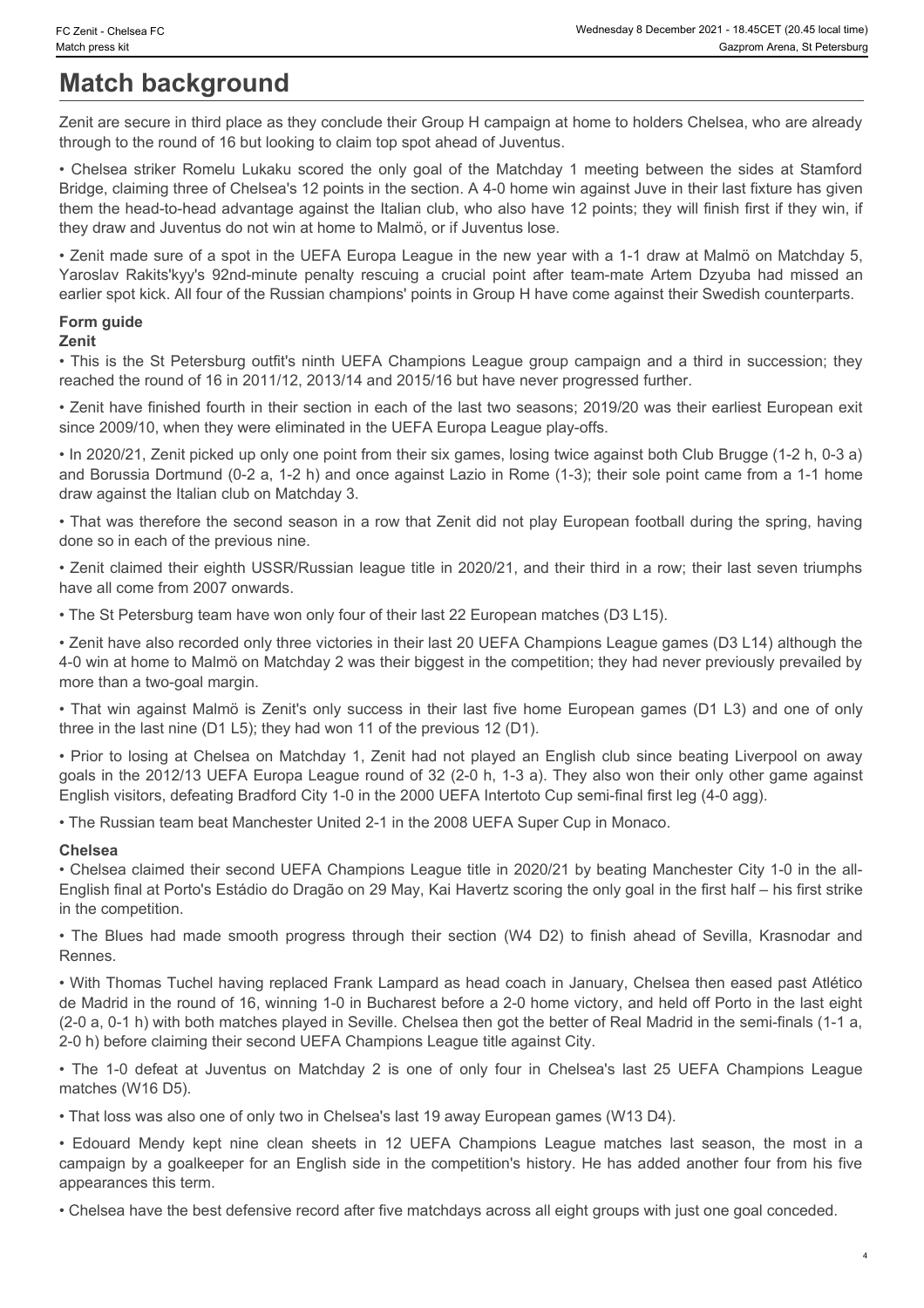• Fourth in the Premier League in 2020/21 for the second season in a row, Chelsea are participating in their 18th UEFA Champions League campaign, and a fourth in five years. The exception came in 2018/19, when they won the UEFA Europa League under Maurizio Sarri.

• Tuchel's team have already claimed European silverware this season, beating Villarreal 6-5 on penalties after a 1-1 draw in the UEFA Super Cup in Belfast on 11 August. It was their first victory in the competition since 1998; they had lost in 2012, 2013 and 2019.

• Chelsea have been paired with a Russian club in the group stage for the second season running; in 2020/21 they took four points off debutants Krasnodar (4-0 a, 1-1 h). The latter result is one of only two of their nine games against Russian clubs they have failed to win; they lost 3-2 at Rubin in the 2012/13 UEFA Europa League quarter-final second leg, but still went through 5-4 on aggregate. • Ceim Chetera Fitch (wave the Southern Internation Constrained the Society of the Covacine and a substitute for Croatic Cup Camera Association in a formula in a formula in a formula in the UEFA Champions League camerage a comit chemic is an another community of the second season in a cow. Chesses are participately in Statistical methods and a community of the second season in a cow. Chesses are participately in the computer of the second st

• The trip to Krasnodar last season was Chelsea's fourth game in Russia and a third win.

### **Links and trivia**

• Thiago Silva had a short spell at Dinamo Moskva in 2005 but did not make a first-team appearance.

• Dejan Lovren played in England for Southampton (2013/14) and Liverpool (2014–20). His record against Chelsea was W2 D3 L5; his goal helped Liverpool to one of those victories, a 2-1 Premier League success at Stamford Bridge on 16 September 2016.

• Timo Werner helped Leipzig win home (2-1) and away (2-0) against Zenit in the 2019/20 UEFA Champions League group stage.

• Rakits'kyy twice faced Chelsea in the UEFA Champions League group stage while playing for Shakhtar Donetsk in 2012/13. Shakhtar won 2-1 at home before going down 3-2 in London.

quarter-finals and missed in the penalty shoot-out, but his side still went through. Aleksandr Erokhin, Daler Kuzyaev and Dzyuba featured for the hosts.

• N'Golo Kanté opened the scoring when France beat Russia 4-2 in a friendly in March 2016, his first international goal. Dzyuba featured for the visitors.

• Andreas Christensen and Dzyuba were both on target in Denmark's 4-1 victory against Russia in the UEFA EURO 2020 group stage. Vyacheslav Karavaev, Magomed Ozdoev and Kuzyaev also played for Russia.

• Lukaku has scored five goals against Russia, most recently on Matchday 1 of the UEFA EURO 2020 group stage Russia.

• International team-mates: Douglas Santos & Thiago Silva (Brazil) Dejan Lovren & Mateo Kovačić (Croatia)

### **Latest news**

**Zenit**

• Zenit are unbeaten in six Russian Premier League matches (W4 D2), scoring 20 goals and conceding only five. Two of those came on Friday, when they had to come from two goals down to draw 2-2 at home to Rostov.

• Claudinho scored both Zenit goals on Friday, his first double for the club. The Brazilian now has six league goals this season, including five in his last five appearances.

• Sergei Semak took charge of his 150th match as Zenit coach against CSKA Moskva on 28 November; the 2-0 away win was his 90th victory. Only three coaches have won more games as Zenit coach and all needed more matches to reach 90 victories: Luciano Spalletti (156 matches), Pavel Sadyrin (192) and Yuri Morozov (261). • Registration of the control of the properties of the control of the control of the signification in the properties of the properties of the control of the control of the control of the control of the control of the contr on 18 September 2016. Who scored 10 goals in 27 league games in 2020/22, the net in 2020/20 utility control to the network of the network of the network of the network of the network of the network of the network of the ne γουμ attage, home for the matter of the technique of the substitute of the DEFA Champions Legan group stage while brighting for Shabitat Donesis in the 2012 - Shabitat Donesis in the 2012 - Matthewood. Data Moskva on 29 under the making to the competition of the CEFA Champions League group stage while playing for Shakhtar Donetsk in Nation Nation Nation Nation Nation Nation Nation Nation Nation Nation Nation Nation Nation Nation Nation Na

• Only Yuri Morozov (323), Sadyrin (262), Spalletti (184) and German Zonin (162) have taken charge of more Zenit matches than Semak.

• The win at CSKA was also Wílmar Barrios's 100th Zenit appearance.

Russian Premier League. He is the second top scorer, three goals behind Ufa's Gamid Agalarov.\*

games this season but has ten goals in Zenit's last ten league matches although he has not scored in the last two.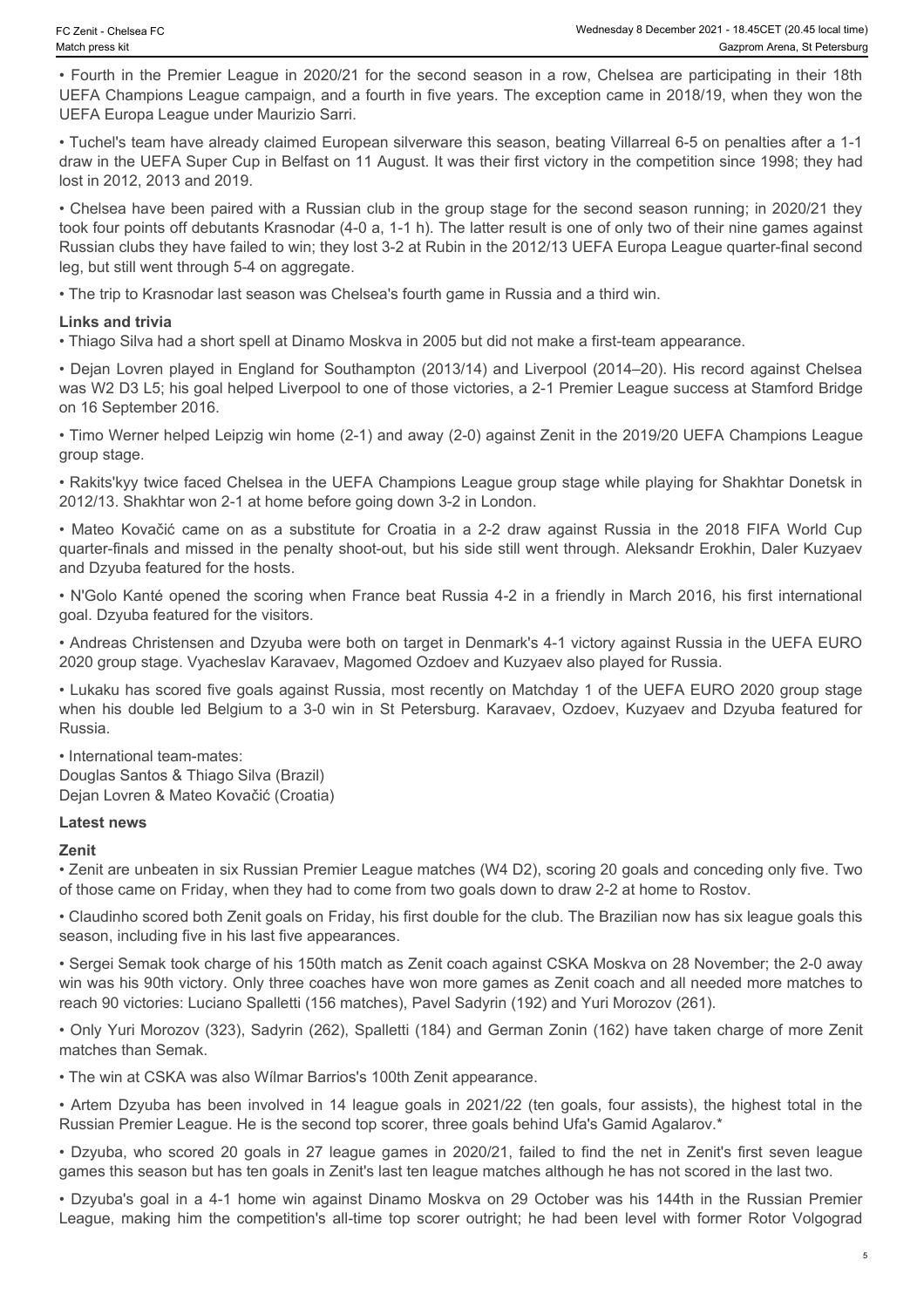midfielder Oleg Veretennikov on 143 goals. The Zenit striker now has 147 league goals.

• Zenit's unbeaten start to the Russian Premier League season (W7 D2) ended on 3 October when they went down 2- 1 at home against Sochi. The St Petersburg team were also beaten 2-1 on 16 October, going down at Arsenal Tula; it was the first time Zenit had lost consecutive league games since December 2018. • Zenit - Chelsea FC<br>
• Wednessay 8 December 2021 - 18.45CET (20.45 tocal time)<br>
• Gazprom Arena, St Petersburg<br>
• Canit's unbeaten start to the Russian Premier League season (W7 D2) ended on 3 October when they went down • Chelsea's first Premier League defeat after leading at half-time who solet Premier League Sales. The Pennis when the member of the Substitute Oleg Veretennikov on 143 goals. The Zenit striker now has 147 league goals.<br>
• • Chelses Towacake Towacake The Chelse Chelse Chelse Chelse Chelse Chelse Chelse Chelse Chelse Chelse Chelse Chelse Chelse Chelse Chelse Chelse Chelse Chelse Chelse Chelse Chelse Chelse Chelse Chelse Chelse Chelse Chelse C

Kuzyaev, Azmoun and Erokhin. It was the sixth time they had won the trophy – one short of CSKA Moskva's record – and a second in succession.

• Kuzyaev returned at CSKA having not played since 20 October due to a muscle injury.

• Stanislav Kritsyuk underwent knee surgery on 26 November and is expected to be out for up to three months.

#### **Chelsea**

• Chelsea's 12-match unbeaten run in all competitions (W9 D3) was ended by a 3-2 loss at London rivals West Ham on Saturday, only their second Premier League reverse of the season (W10 D3).

unbeaten in the previous 48 league games (W40 D8) when they had held an advantage at the interval.

• The Blues had won their previous five Premier League away games, keeping four clean sheets, and were unbeaten in seven league matches away from Stamford Bridge in 2021/22 (W6 D1) before losing at West Ham.

• Thiago Silva scored his second league goal of the campaign, equalling his total for the whole of 2020/21. Aged 37 years 73 days, he is the oldest player to score for Chelsea in the Premier League, beating Didier Drogba's record (37 years 49 days) set against Leicester in 2015.

• Chelsea have won 14 of their 23 games this season in all competitions (D6 L3), including a 2-1 success at Watford on 1 December.

• Hakim Ziyech scored the winner at Watford, his first league goal of the season.

• Mount got Chelsea's first goal at Watford, making him the first Blues player to score ten goals in all competitions under Thomas Tuchel. The midfielder made it four goals in six league appearances with Chelsea's second at West Ham on Saturday.

• The London club had kept seven clean sheets in 12 matches and had not conceded more than one goal in a game in 2021/22 before shipping three on Saturday. That was also only the third time in the German's 53 matches in charge that Chelsea have conceded more than once.

• Defeat at Juventus on Matchday 2 was only the second time Chelsea have lost successive games under Tuchel.

• Chelsea's 35 league goals this season have been scored by 16 different players.

respectively. The Blues will visit Brentford in the quarter-finals on 22 December.

• Timo Werner returned as a substitute on Matchday 5 having not played since suffering a thigh injury on Matchday 3; Romelu Lukaku (ankle), who was also injured on Matchday 3, made his comeback as a late substitute in the 1-1 home draw against Manchester United on 28 November.

• Kai Havertz was taken off at half-time at West Ham due to injury while Marcos Alonso was withdrawn during the second half with back pain.

• Reece James sat out the win at Watford with an ankle injury while Trevoh Chalobah had to be replaced during the game due to injury. James returned to play 90 minutes at West Ham, a game Chalobah missed.

• Ben Chilwell and N'Golo Kanté have not played since suffering knee injuries on Matchday 5.

• Mateo Kovačić has been out since suffering a hamstring injury in training on 28 October.

• On 26 August, Jorginho was named UEFA Men's Player of the Year. Edouard Mendy was named Goalkeeper of the Season while Kanté collected the award for the best midfielder and Tuchel won the coach's prize.

• Jorginho finished third in the voting for the Ballon d'Or on 29 November, with Chelsea being named club of the year. Other Chelsea players placed in the Ballon d'Or ranking were Kanté (5th), Lukaku (12th), Mount (19th) and César Azpilicueta (joint 29th).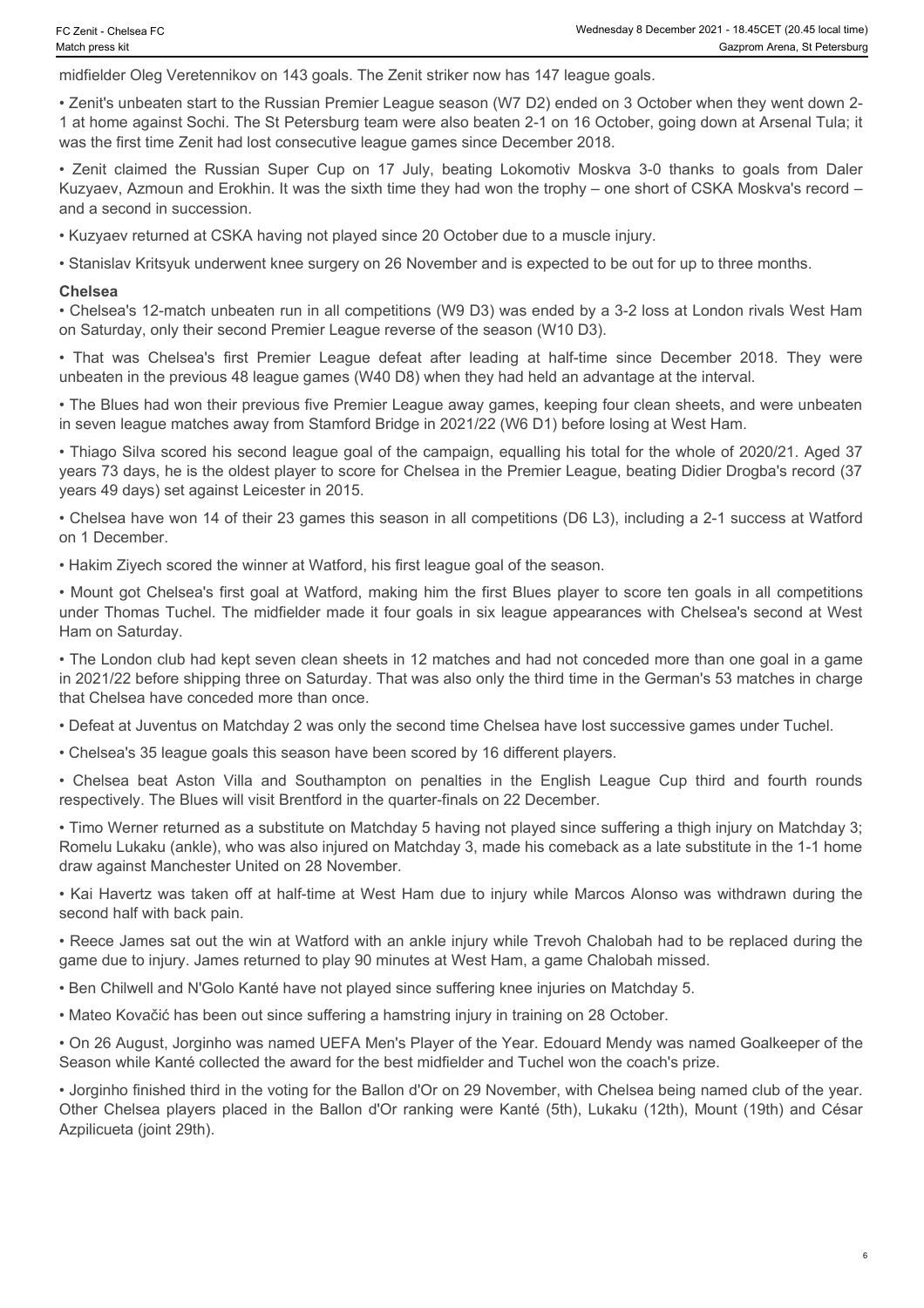## **Squad list**

## **FC Zenit**

|                          |                        |      |                                               |                                               |                          |                           |                                                                                                | <b>Current season</b> |                          |                           |                 |                |                          | All-time        |                                                                                                              |
|--------------------------|------------------------|------|-----------------------------------------------|-----------------------------------------------|--------------------------|---------------------------|------------------------------------------------------------------------------------------------|-----------------------|--------------------------|---------------------------|-----------------|----------------|--------------------------|-----------------|--------------------------------------------------------------------------------------------------------------|
|                          |                        |      |                                               |                                               |                          |                           | <b>UCLQ</b>                                                                                    |                       |                          | UCL League                |                 |                | UCL                      | <b>UEFA</b>     |                                                                                                              |
|                          | No. Player             | Nat. | <b>DoB</b>                                    | Age D Pid Gis Pid Gis Pid Gis Pid Gis Pid Gis |                          |                           |                                                                                                |                       |                          |                           |                 |                |                          |                 |                                                                                                              |
|                          | <b>Goalkeepers</b>     |      |                                               |                                               |                          |                           |                                                                                                |                       |                          |                           |                 |                |                          |                 |                                                                                                              |
|                          | 1 Stanislav Kritsyuk   |      | RUS 01/12/1990 31 -                           |                                               |                          |                           |                                                                                                | 4                     | $\sim$                   | $\overline{7}$            |                 | 4              |                          | $22 -$          |                                                                                                              |
|                          | 41 Mikhail Kerzhakov   |      | RUS 28/01/1987 34                             |                                               | $\overline{\phantom{a}}$ |                           | $  1$ $ 10$ $ 13$                                                                              |                       |                          |                           |                 |                | $\sim$ $ \sim$           | $23 -$          |                                                                                                              |
|                          | 71 Daniil Odoevski     |      | RUS 22/01/2003 18                             |                                               | $\sim$                   | $\sim$                    | $\sim$                                                                                         | $\sim$                | $\overline{\phantom{a}}$ |                           |                 |                | $\sim$                   |                 |                                                                                                              |
|                          | 91 David Byazrov       |      | RUS 12/02/2003 18                             |                                               | $\sim$                   |                           |                                                                                                | $\mathbf{1}$          | $\sim$                   | $\sim$                    | $\sim$          | $\sim$         | $\sim$                   |                 | $\frac{1}{2} \left( \frac{1}{2} \right) \left( \frac{1}{2} \right) = \frac{1}{2} \left( \frac{1}{2} \right)$ |
|                          | <b>Defenders</b>       |      |                                               |                                               |                          |                           |                                                                                                |                       |                          |                           |                 |                |                          |                 |                                                                                                              |
|                          | 2 Dmitri Chistyakov    |      | RUS 13/01/1994 27                             |                                               | S                        |                           |                                                                                                | 5                     |                          | 16                        |                 | 5              |                          | 5               |                                                                                                              |
|                          | 3 Douglas Santos       |      | BRA 22/03/1994 27                             |                                               | $\overline{\phantom{a}}$ | $\sim$                    | $\sim$                                                                                         | 4                     | $\sim$                   | 15                        | $\sim$          | 15             | $\sim$                   | 15              | $\overline{a}$                                                                                               |
|                          | 4 Danil Krugovoi       |      | RUS 28/05/1998 23                             |                                               | $\sim$                   | $\sim$                    | $\sim$                                                                                         | 5                     | $\sim$                   | 13                        | $\sim$          | 9              | $\overline{\phantom{a}}$ | 9               | $\overline{\phantom{a}}$                                                                                     |
|                          | 6 Dejan Lovren         |      | CRO 05/07/1989 32                             |                                               |                          | $\sim$                    | $\sim$                                                                                         | 3                     | $\sim$                   | 13                        | $\sim$          | 42             | $\overline{2}$           | 82              | -5                                                                                                           |
|                          | 15 Vyacheslav Karavaev |      | RUS 20/05/1995 26                             |                                               | $\sim$                   | $\sim$                    | $\sim$                                                                                         | 3                     | $\sim$                   | 13                        | $\sim$          | 14             | $\sim$                   | 33              | $\mathbf{1}$                                                                                                 |
|                          | 44 Yaroslav Rakits'kyy |      | UKR 03/08/1989 32                             |                                               | $\sim$                   | $\sim$                    | $\sim$                                                                                         | 5                     |                          |                           |                 |                |                          | 69 3 102 5      |                                                                                                              |
|                          | 94 Danila Khotulev     |      | RUS 01/10/2002 19                             |                                               | $\overline{\phantom{a}}$ | $\sim$                    | $\sim$                                                                                         | $\sim$                | $\sim$                   | $\mathbf{1}$              | $\sim$          | $\sim$         | $\sim$                   |                 |                                                                                                              |
|                          | <b>Midfielders</b>     |      |                                               |                                               |                          |                           |                                                                                                |                       |                          |                           |                 |                |                          |                 |                                                                                                              |
|                          | 5 Wilmar Barrios       |      | COL 16/10/1993 28                             |                                               | $\sim$                   | $\sim$                    | $\sim$                                                                                         | 5                     | $\sim$                   | $14 -$                    |                 |                |                          | $17 - 21 -$     |                                                                                                              |
|                          | 8 Wendel               |      | BRA 28/08/1997 24                             |                                               | $\overline{\phantom{a}}$ | $\sim$                    | $\sim$                                                                                         | 5                     |                          | 16                        | 3               | 9              | $\mathbf{1}$             | 20              | $\overline{1}$                                                                                               |
|                          | 11 Claudinho           |      | BRA 28/01/1997 24                             |                                               | $\overline{\phantom{a}}$ | $\sim$                    | $\sim$                                                                                         | 5                     | $\overline{1}$           | 11                        | 6               | 5              |                          | 5               | -1                                                                                                           |
|                          | 14 Daler Kuzyaev       |      | RUS 15/01/1993 28                             |                                               | $\overline{\phantom{a}}$ | $\sim$                    | $\sim$                                                                                         | 3                     | $\overline{1}$           | 12                        | $\sim$          | 13             | $\overline{1}$           | 33 <sup>1</sup> | $\overline{4}$                                                                                               |
|                          | 17 Andrei Mostovoy     |      | RUS 05/11/1997 24                             |                                               | $\bar{a}$                | $\sim$                    | $\sim$                                                                                         | 4                     | $\sim$                   | 16                        | $\mathbf{3}$    | 9              | $\overline{\phantom{a}}$ | 9               | $\sim$                                                                                                       |
|                          | 19 Aleksei Sutormin    |      | RUS 10/01/1994 27                             |                                               | $\sim$                   | $\sim$                    | $\sim$                                                                                         | $\overline{4}$        | $\overline{1}$           | 15                        | $\mathbf{3}$    | 11             | $\overline{1}$           | $11 \mid 1$     |                                                                                                              |
|                          | 21 Aleksandr Erokhin   |      | RUS 13/10/1989 32                             |                                               | $\sim$                   | $\sim$                    | $\sim$                                                                                         | 5                     | $\sim$                   | 17                        | $6\phantom{1}6$ | 20             | $\overline{1}$           | 71 7            |                                                                                                              |
|                          | 27 Magomed Ozdoev      |      | RUS 05/11/1992 29                             |                                               |                          |                           | $\frac{1}{2} \left( \frac{1}{2} \right) \left( \frac{1}{2} \right) = \frac{1}{2}$              | $\mathbf{r}$          | $\sim$                   | $\mathbf{3}$              | $\sim$          | 11             | $\vert$ 1                | $35 \quad 2$    |                                                                                                              |
|                          | 64 Kirill Kravtsov     |      | RUS 14/06/2002 19                             |                                               | $\sim$                   | $\sim$                    | $\sim$                                                                                         | $\overline{2}$        | $\sim$                   | 9                         | $\blacksquare$  | $\overline{2}$ | $\sim$                   | $\mathbf{2}$    | $\sim$                                                                                                       |
|                          | <b>Forwards</b>        |      |                                               |                                               |                          |                           |                                                                                                |                       |                          |                           |                 |                |                          |                 |                                                                                                              |
|                          | 7 Sardar Azmoun        |      | IRN 01/01/1995 26                             |                                               |                          | the project of the second |                                                                                                |                       |                          | $4 \mid 1 \mid 15 \mid 7$ |                 | $20 \mid 5$    |                          |                 | $34$ 12                                                                                                      |
|                          | 10 Malcom              |      | BRA 26/02/1997 24                             |                                               |                          |                           | $    5$ $ 12$ 3 11 1 13 1                                                                      |                       |                          |                           |                 |                |                          |                 |                                                                                                              |
|                          | 22 Artem Dzyuba        |      | RUS 22/08/1988 33                             |                                               |                          |                           | $\vert - \vert - \vert - \vert 5 \vert - \vert 17 \vert 10 \vert 29 \vert 9 \vert 73 \vert 23$ |                       |                          |                           |                 |                |                          |                 |                                                                                                              |
|                          | 83 Akim Belokhonov     |      | RUS 21/01/2004 17 - - - - - - - - -           |                                               |                          |                           |                                                                                                |                       |                          |                           |                 | $\sim$         | $\sim$                   |                 |                                                                                                              |
|                          | 85 Daniil Kuznetsov    |      | RUS 23/04/2003 18 - - - - 1 - 3 - 1 - 1 - 1 - |                                               |                          |                           |                                                                                                |                       |                          |                           |                 |                |                          |                 |                                                                                                              |
|                          |                        |      |                                               |                                               |                          |                           |                                                                                                |                       |                          |                           |                 |                |                          |                 |                                                                                                              |
|                          | Coach                  |      |                                               |                                               |                          |                           |                                                                                                |                       |                          |                           |                 |                |                          |                 |                                                                                                              |
| $\overline{\phantom{a}}$ | Sergei Semak           |      | RUS 27/02/1976 45 - - - 5 - - - 18 - 32 -     |                                               |                          |                           |                                                                                                |                       |                          |                           |                 |                |                          |                 |                                                                                                              |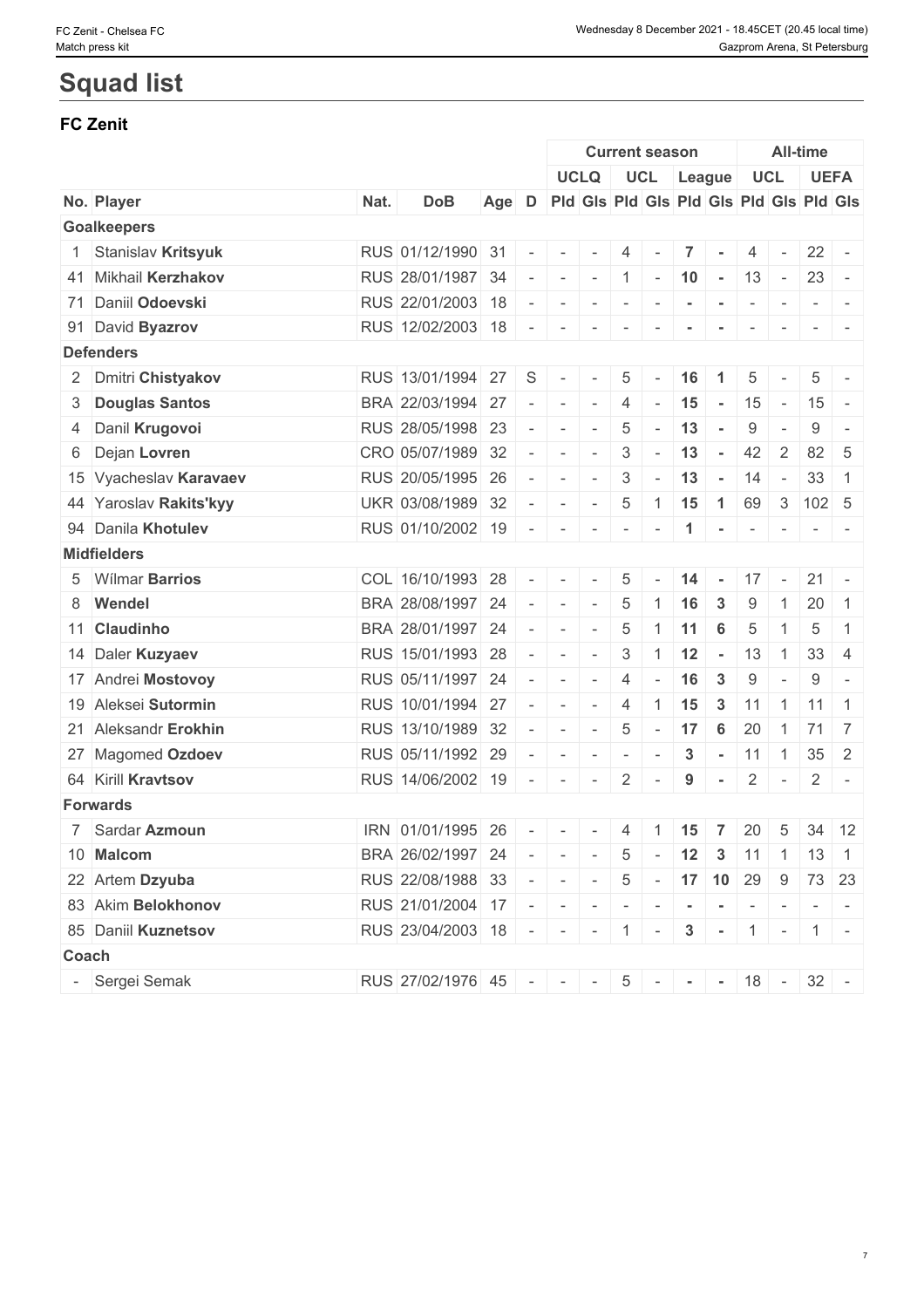|                       |      |                                             |                                                       |                          |                                                                                                                                                                                                                                                                                                                                                                                                                                                                                               |                          | <b>Current season</b>    |                          |                                         |                                        |                 |                          | <b>All-time</b>              |                                                                                                                           |
|-----------------------|------|---------------------------------------------|-------------------------------------------------------|--------------------------|-----------------------------------------------------------------------------------------------------------------------------------------------------------------------------------------------------------------------------------------------------------------------------------------------------------------------------------------------------------------------------------------------------------------------------------------------------------------------------------------------|--------------------------|--------------------------|--------------------------|-----------------------------------------|----------------------------------------|-----------------|--------------------------|------------------------------|---------------------------------------------------------------------------------------------------------------------------|
|                       |      |                                             |                                                       |                          |                                                                                                                                                                                                                                                                                                                                                                                                                                                                                               | <b>UCLQ</b>              |                          |                          | UCL League                              |                                        |                 | <b>UCL</b>               |                              | <b>UEFA</b>                                                                                                               |
| No. Player            | Nat. | <b>DoB</b>                                  | Age D Pld Gls Pld Gls Pld Gls Pld Gls Pld Gls Pld Gls |                          |                                                                                                                                                                                                                                                                                                                                                                                                                                                                                               |                          |                          |                          |                                         |                                        |                 |                          |                              |                                                                                                                           |
| <b>Goalkeepers</b>    |      |                                             |                                                       |                          |                                                                                                                                                                                                                                                                                                                                                                                                                                                                                               |                          |                          |                          |                                         |                                        |                 |                          |                              |                                                                                                                           |
| 1 Kepa                |      | ESP 03/10/1994 27                           |                                                       | $\overline{\phantom{a}}$ | $\sim$                                                                                                                                                                                                                                                                                                                                                                                                                                                                                        | $\sim$                   | $\sim$                   | $\sim$                   | $\mathbf{1}$                            | $\sim$                                 |                 | $7$ -                    | $22 -$                       |                                                                                                                           |
| 13 Marcus Bettinelli  |      | ENG 24/05/1992 29                           |                                                       |                          | $\sim$                                                                                                                                                                                                                                                                                                                                                                                                                                                                                        | $\sim$                   | $\sim$                   | $\sim$                   |                                         | $\sim$                                 | $\sim$          |                          |                              |                                                                                                                           |
| 16 Edouard Mendy      |      | SEN 01/03/1992 29                           |                                                       |                          | $\sim$                                                                                                                                                                                                                                                                                                                                                                                                                                                                                        | $\sim$                   | $\overline{5}$           | $\sim$                   | 14                                      | $\mathcal{C}=\mathcal{C}(\mathcal{A})$ |                 | $17 -$                   | $22 -$                       |                                                                                                                           |
| 36 Lucas Bergström    |      | FIN 05/09/2002 19                           |                                                       |                          | $\overline{\phantom{a}}$                                                                                                                                                                                                                                                                                                                                                                                                                                                                      | $\overline{\phantom{a}}$ | $\overline{\phantom{a}}$ |                          |                                         |                                        |                 |                          |                              |                                                                                                                           |
| <b>Defenders</b>      |      |                                             |                                                       |                          |                                                                                                                                                                                                                                                                                                                                                                                                                                                                                               |                          |                          |                          |                                         |                                        |                 |                          |                              |                                                                                                                           |
| 2 Antonio Rüdiger     |      | GER 03/03/1993 28                           |                                                       | $\sim$                   | $\sim$                                                                                                                                                                                                                                                                                                                                                                                                                                                                                        | $\sim$                   | $5\overline{)}$          |                          | 14                                      | $\overline{2}$                         | 30              |                          | 48                           |                                                                                                                           |
| 3 Marcos Alonso       |      | ESP 28/12/1990 30                           |                                                       |                          | $\sim$                                                                                                                                                                                                                                                                                                                                                                                                                                                                                        | $\sim$                   | $\overline{4}$           |                          | 9                                       |                                        | 18              |                          | 46                           | -3                                                                                                                        |
| 4 Andreas Christensen |      | DEN 10/04/1996 25                           |                                                       |                          | $\sim$                                                                                                                                                                                                                                                                                                                                                                                                                                                                                        | $\sim$                   | 4                        | 1                        | 10                                      | $\sim$                                 | 30              | $\overline{1}$           | 52                           | -3                                                                                                                        |
| 6 Thiago Silva        |      | BRA 22/09/1984 37                           |                                                       |                          | $\sim$                                                                                                                                                                                                                                                                                                                                                                                                                                                                                        | $\sim$                   | $\overline{5}$           |                          | 12                                      | $\overline{2}$                         | 93              | 4                        | 93                           | $\overline{4}$                                                                                                            |
| 14 Trevoh Chalobah    |      | ENG 05/07/1999 22                           |                                                       | $\equiv$                 | $\sim$                                                                                                                                                                                                                                                                                                                                                                                                                                                                                        | $\sim$                   | $\overline{2}$           | 1                        | 9                                       | $\overline{2}$                         | $\overline{2}$  | -1                       | 3                            | $\overline{1}$                                                                                                            |
| 21 Ben Chilwell       |      | ENG 21/12/1996 24                           |                                                       | $\sim$                   | $\sim$                                                                                                                                                                                                                                                                                                                                                                                                                                                                                        | $\sim$                   | $\overline{4}$           |                          | 6                                       | 3                                      | 16              | $\overline{1}$           | 16                           | $\overline{1}$                                                                                                            |
| 24 Reece James        |      | ENG 08/12/1999 22                           |                                                       |                          | $\sim$                                                                                                                                                                                                                                                                                                                                                                                                                                                                                        | $\sim$                   | $\mathcal{S}$            | $\vert$ 1                | 11                                      | -4                                     | 19              | $\overline{2}$           | $19$ 2                       |                                                                                                                           |
| 28 César Azpilicueta  |      | ESP 28/08/1989 32                           |                                                       |                          | $\sim$                                                                                                                                                                                                                                                                                                                                                                                                                                                                                        | $\sim$                   | $\overline{5}$           | $\sim$                   | 9                                       | $\sim$                                 | 66              | $\mathbf{3}$             | 87                           | -3                                                                                                                        |
| 31 Malang Sarr        |      | FRA 23/01/1999 22                           |                                                       | $\sim$                   | $-1$                                                                                                                                                                                                                                                                                                                                                                                                                                                                                          | $\sim$                   | $\sim$                   | $\sim$                   | $\blacktriangleleft$                    | $\sim$                                 | 6               | $\sim$ $-$               | $16 -$                       |                                                                                                                           |
| <b>Midfielders</b>    |      |                                             |                                                       |                          |                                                                                                                                                                                                                                                                                                                                                                                                                                                                                               |                          |                          |                          |                                         |                                        |                 |                          |                              |                                                                                                                           |
| 5 Jorginho            |      | ITA 20/12/1991 29                           |                                                       | $\equiv$                 | $\sim$                                                                                                                                                                                                                                                                                                                                                                                                                                                                                        | $\sim$                   | $5\overline{)}$          | $\overline{2}$           | 13                                      | $\overline{2}$                         | 30              | 6                        |                              | 56 8                                                                                                                      |
| 7 N'Golo Kanté        |      | FRA 29/03/1991 30                           |                                                       | $\sim$                   | $\sim$                                                                                                                                                                                                                                                                                                                                                                                                                                                                                        | $\sim$                   | 2                        | $\overline{\phantom{a}}$ | 8                                       | $\overline{2}$                         | 25              | $\sim$                   | 37                           |                                                                                                                           |
| 8 Mateo Kovačić       |      | CRO 06/05/1994 27                           |                                                       | $\sim$                   | $\sim$                                                                                                                                                                                                                                                                                                                                                                                                                                                                                        | $\sim$                   | $\overline{2}$           | $\sim$                   | 9                                       | $\blacktriangleleft$                   | 53              | $\overline{4}$           | 88                           | 7                                                                                                                         |
| 10 Christian Pulišić  |      | USA 18/09/1998 23                           |                                                       |                          | $\sim$                                                                                                                                                                                                                                                                                                                                                                                                                                                                                        | $\sim$                   | $\overline{2}$           | $\sim$                   | $6\phantom{1}6$                         | $\overline{2}$                         | 38              | $-5$                     | 46 5                         |                                                                                                                           |
| 12 Ruben Loftus-Cheek |      | ENG 23/01/1996 25                           |                                                       |                          | $\sim$                                                                                                                                                                                                                                                                                                                                                                                                                                                                                        | $\sim$                   | 4                        | $\sim$                   | 10                                      | $\sim$                                 | 6               | $\overline{\phantom{a}}$ | 17                           | $\overline{4}$                                                                                                            |
| 17 Saúl Níguez        |      | ESP 21/11/1994 27                           |                                                       |                          | $\sim$                                                                                                                                                                                                                                                                                                                                                                                                                                                                                        | $\sim$                   | $\overline{2}$           | $\sim$                   | 3                                       | $\sim$                                 | 61              | 10                       | 79 14                        |                                                                                                                           |
| 18 Ross Barkley       |      | ENG 05/12/1993 28                           |                                                       |                          | $\sim$                                                                                                                                                                                                                                                                                                                                                                                                                                                                                        | $\sim$                   | $\overline{2}$           | $\sim$                   | 4                                       | $\sim$                                 | $5\phantom{.0}$ | $\sim$ $-$               | 23                           | 2                                                                                                                         |
| 19 Mason Mount        |      | ENG 10/01/1999 22                           |                                                       |                          | $\sim$                                                                                                                                                                                                                                                                                                                                                                                                                                                                                        | $\sim$                   | 3                        | $\sim$                   | 12                                      | 5                                      | 22              | $\overline{2}$           | 30 <sup>1</sup>              | $\overline{2}$                                                                                                            |
| 20 Callum Hudson-Odoi |      | ENG 07/11/2000 21                           |                                                       | $\sim$                   | $\sim$                                                                                                                                                                                                                                                                                                                                                                                                                                                                                        | $\sim$                   | $\overline{4}$           | $\overline{1}$           | 8                                       | $\overline{1}$                         | 16              | 3                        | 26                           | $\overline{7}$                                                                                                            |
| 22 Hakim Ziyech       |      | MAR 19/03/1993 28                           |                                                       |                          | $\mathcal{A}=\{ \mathcal{A}, \mathcal{A}, \mathcal{A}, \mathcal{A}, \mathcal{A}, \mathcal{A}, \mathcal{A}, \mathcal{A}, \mathcal{A}, \mathcal{A}, \mathcal{A}, \mathcal{A}, \mathcal{A}, \mathcal{A}, \mathcal{A}, \mathcal{A}, \mathcal{A}, \mathcal{A}, \mathcal{A}, \mathcal{A}, \mathcal{A}, \mathcal{A}, \mathcal{A}, \mathcal{A}, \mathcal{A}, \mathcal{A}, \mathcal{A}, \mathcal{A}, \mathcal{A}, \mathcal{A}, \mathcal{A}, \mathcal{A}, \mathcal{A}, \mathcal{A}, \mathcal{A}, \math$ |                          |                          |                          | $4 \mid 1 \mid 8 \mid 1 \mid 31 \mid 8$ |                                        |                 |                          |                              | 64 14                                                                                                                     |
| 32 Lewis Baker        |      | ENG 25/04/1995 26                           |                                                       |                          |                                                                                                                                                                                                                                                                                                                                                                                                                                                                                               |                          |                          |                          |                                         |                                        |                 |                          |                              |                                                                                                                           |
| 68 Harvey Vale        |      | ENG 11/09/2003 18 - - - - - - -             |                                                       |                          |                                                                                                                                                                                                                                                                                                                                                                                                                                                                                               |                          |                          |                          |                                         |                                        |                 |                          |                              |                                                                                                                           |
| <b>Forwards</b>       |      |                                             |                                                       |                          |                                                                                                                                                                                                                                                                                                                                                                                                                                                                                               |                          |                          |                          |                                         | $\sim$ $-$                             |                 | $-1$                     |                              | $\frac{1}{2} \left( \frac{1}{2} \right) \left( \frac{1}{2} \right) \left( \frac{1}{2} \right) \left( \frac{1}{2} \right)$ |
| 9 Romelu Lukaku       |      | BEL 13/05/1993 28                           |                                                       |                          | $   3$ 1 10 3                                                                                                                                                                                                                                                                                                                                                                                                                                                                                 |                          |                          |                          |                                         |                                        |                 |                          | $30 \mid 14 \mid 69 \mid 38$ |                                                                                                                           |
| 11 Timo Werner        |      | GER 06/03/1996 25                           |                                                       |                          |                                                                                                                                                                                                                                                                                                                                                                                                                                                                                               |                          |                          |                          |                                         |                                        |                 |                          | 28 12 39 16                  |                                                                                                                           |
| 29 Kai Havertz        |      |                                             |                                                       |                          | $   2 \mid 1$<br>$   -$                                                                                                                                                                                                                                                                                                                                                                                                                                                                       |                          |                          |                          | 8                                       |                                        |                 |                          |                              |                                                                                                                           |
|                       |      | GER 11/06/1999 22                           |                                                       |                          |                                                                                                                                                                                                                                                                                                                                                                                                                                                                                               |                          |                          |                          | $4 \mid 1 \mid 13 \mid 2$               |                                        |                 | $24 \quad 2$             | $36 \mid 9$                  |                                                                                                                           |
| Coach                 |      |                                             |                                                       |                          |                                                                                                                                                                                                                                                                                                                                                                                                                                                                                               |                          |                          |                          |                                         |                                        |                 |                          |                              |                                                                                                                           |
| - Thomas Tuchel       |      | GER 29/08/1973 48 - - - - 5 - - - 47 - 66 - |                                                       |                          |                                                                                                                                                                                                                                                                                                                                                                                                                                                                                               |                          |                          |                          |                                         |                                        |                 |                          |                              |                                                                                                                           |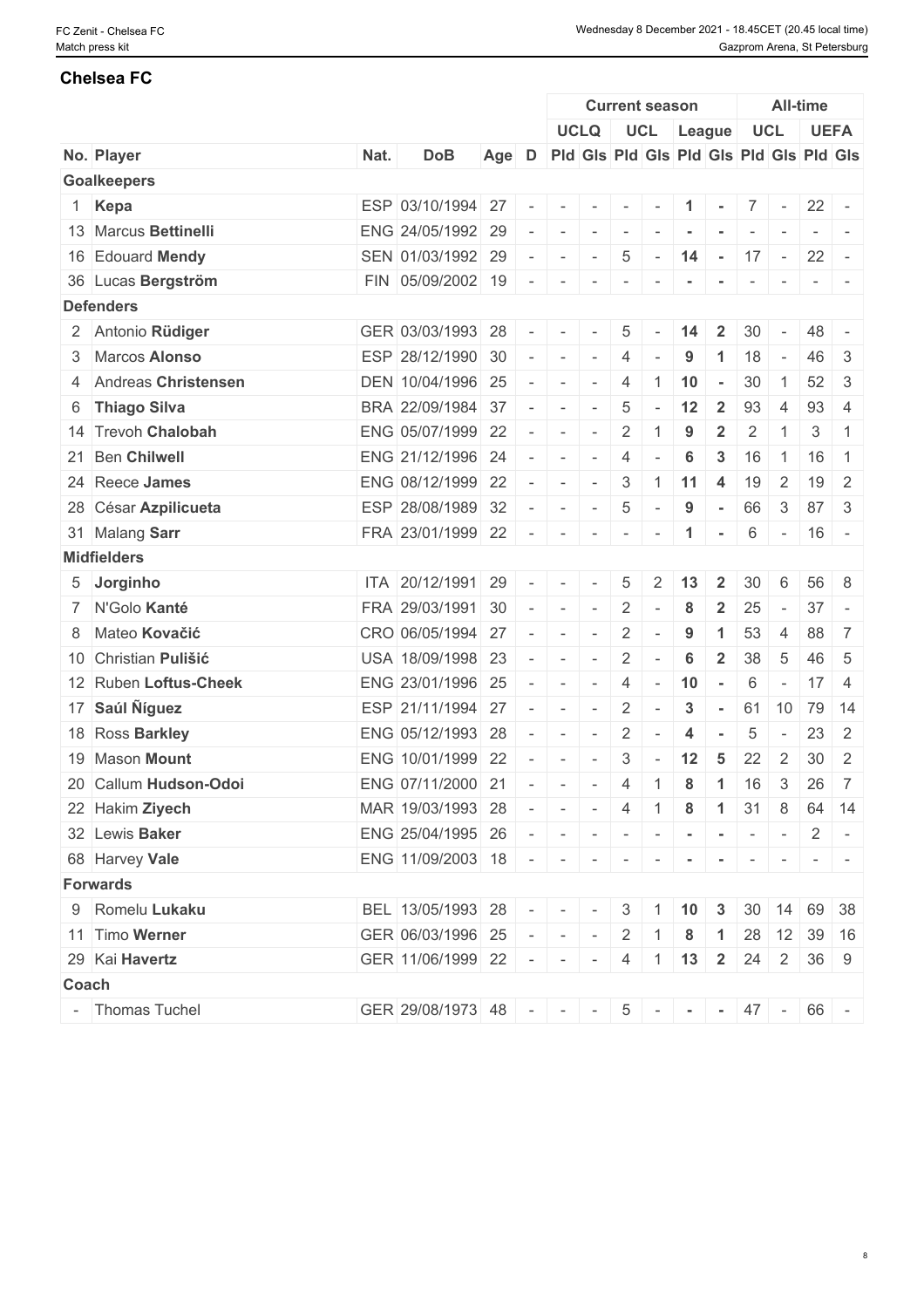## **Match officials**

| <b>Referee</b>                           | Serdar Gözübüyük (NED)                     |  |
|------------------------------------------|--------------------------------------------|--|
| <b>Assistant referees</b>                | Joost van Zuilen (NED), Johan Balder (NED) |  |
| <b>Video Assistant Referee</b>           | Jochem Kamphuis (NED)                      |  |
| <b>Assistant Video Assistant Referee</b> | Clay Ruperti (NED)                         |  |
| <b>Fourth official</b>                   | Jeroen Manschot (NED)                      |  |
| <b>UEFA Delegate</b>                     | Zaur Haji-maharramov (AZE)                 |  |
| <b>UEFA Referee observer</b>             | Karen Nalbandyan (ARM)                     |  |
|                                          |                                            |  |

## **Referee**

| Name             | <b>UEFA</b><br><b>Champions</b><br>Date of birth<br>League<br>matches | <b>UEFA matches</b> |
|------------------|-----------------------------------------------------------------------|---------------------|
| Serdar Gözübüyük | 29/10/1985<br>$-$                                                     | (4)                 |

## **UEFA Champions League matches involving teams from the two countries involved in this match**

| <b>Date</b> | <b>Competition</b> | <b>Stage</b><br>reached |                               | <b>Home Away</b>                     | <b>Result</b> | <b>Venue</b>  |
|-------------|--------------------|-------------------------|-------------------------------|--------------------------------------|---------------|---------------|
| 01/10/2019  | UCL                | GS                      |                               | Manchester City FC GNK Dinamo Zagreb | $2 - 0$       | Manchester    |
| 21/10/2020  | UCL                | GS                      |                               | FC Salzburg FC Lokomotiv Moskva      | $2 - 2$       | Salzburg      |
| 02/12/2020  | UCL                | GS                      | Club Brugge FC Zenit          |                                      | $3-0$         | <b>Bruges</b> |
| 15/09/2021  | UCL                | GS                      | Manchester City FC RB Leipzig |                                      | $6 - 3$       | Manchester    |

## **Other matches involving teams from either of the two countries involved in this match**

| <b>Date</b> | <b>Competition</b> | <b>Stage</b><br>reached |                                  | <b>Home Away</b>                     | <b>Result</b> | <b>Venue</b>  |
|-------------|--------------------|-------------------------|----------------------------------|--------------------------------------|---------------|---------------|
| 26/10/2012  | U17                | QR                      | Northern Ireland England         |                                      | $2 - 3$       | Tallinn       |
| 11/05/2013  | U17                | GS-FT                   |                                  | Italy Russia                         | $1 - 1$       | Nitra         |
| 08/08/2013  | UEL                | 3QR                     |                                  | Malmö FF Swansea City AFC            | $0-0$         | Malmo         |
| 14/10/2014  | U19                | QR                      | Czech Republic Russia            |                                      | $0 - 3$       | Portadown     |
| 13/04/2015  | <b>UYL</b>         | Final                   | FC Shakhtar Donetsk Chelsea FC   |                                      | $2 - 3$       | Nyon          |
| 08/09/2015  | U <sub>21</sub>    | QR                      |                                  | Austria Russia                       | $4 - 3$       | St Polten     |
| 26/11/2015  | UEL                | <b>GS</b>               |                                  | FC Krasnodar Borussia Dortmund       | $1 - 0$       | Krasnodar     |
| 02/11/2017  | UEL                | <b>GS</b>               | Rosenborg BK FC Zenit            |                                      | $1 - 1$       | Trondheim     |
| 01/10/2019  | <b>UCL</b>         | <b>GS</b>               |                                  | Manchester City FC GNK Dinamo Zagreb | $2 - 0$       | Manchester    |
| 24/10/2019  | UEL                | <b>GS</b>               | Arsenal FC Vitória SC            |                                      | $3 - 2$       | London        |
| 27/02/2020  | UEL                | R32                     | Manchester United FC Club Brugge |                                      | $5-0$         | Manchester    |
| 21/10/2020  | <b>UCL</b>         | GS                      |                                  | FC Salzburg FC Lokomotiv Moskva      | $2 - 2$       | Salzburg      |
| 02/12/2020  | <b>UCL</b>         | <b>GS</b>               | Club Brugge FC Zenit             |                                      | $3-0$         | <b>Bruges</b> |
| 25/02/2021  | UEL                | R32                     |                                  | Leicester City FC SK Slavia Praha    | $0 - 2$       | Leicester     |
| 11/03/2021  | UEL                | R <sub>16</sub>         |                                  | Tottenham Hotspur GNK Dinamo Zagreb  | $2 - 0$       | London        |
| 15/09/2021  | <b>UCL</b>         | <b>GS</b>               | Manchester City FC RB Leipzig    |                                      | $6 - 3$       | Manchester    |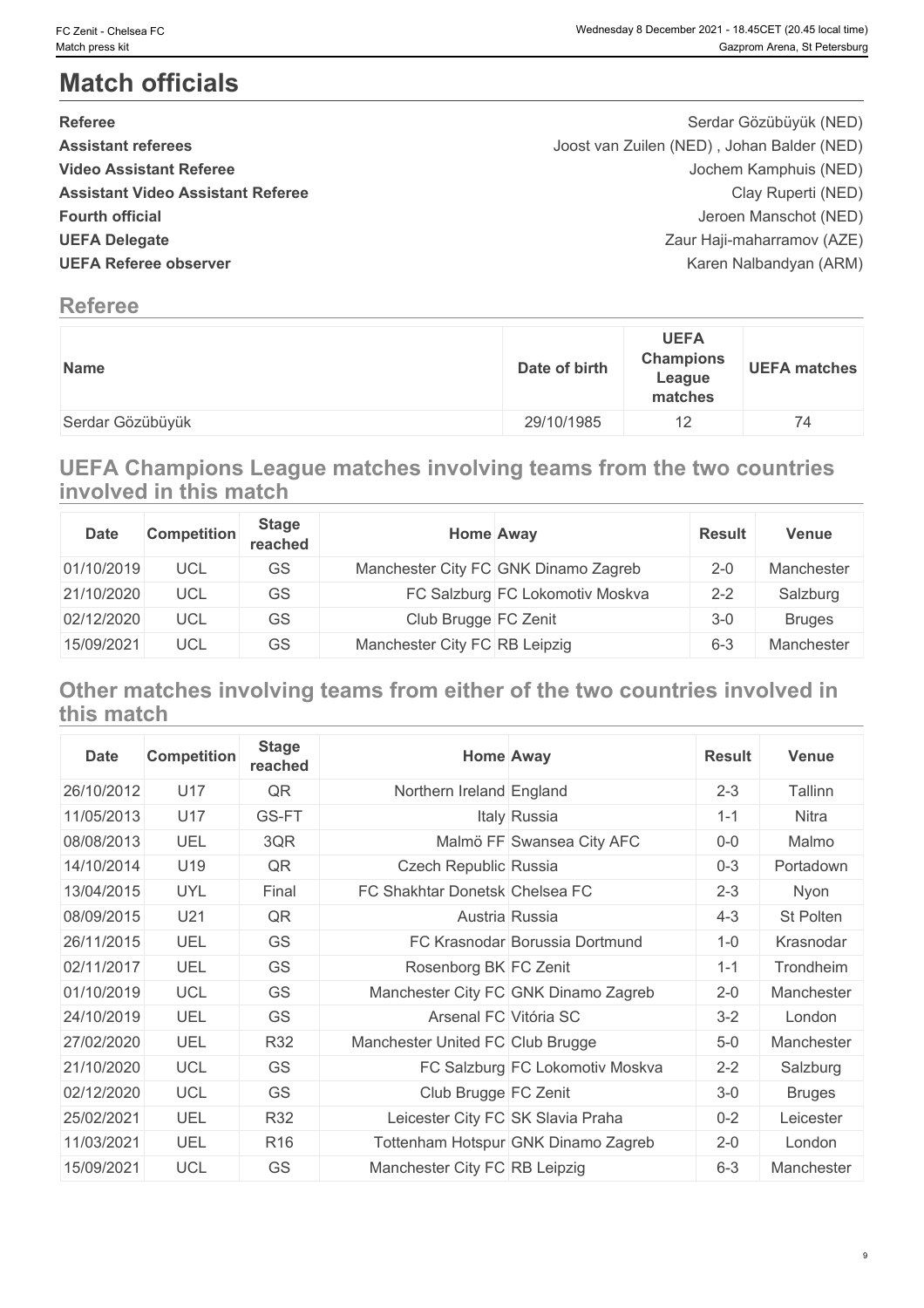## **Fixtures and results**

## **FC Zenit**

| <b>Date</b>       | <b>Competition</b> | Opponent                         | <b>Result</b> |         | Goalscorers                                                                |
|-------------------|--------------------|----------------------------------|---------------|---------|----------------------------------------------------------------------------|
| 24/07/2021        | League             | FC Khimki (A)                    | W             |         | 3-1 Azmoun 33, Erokhin 72, Sutormin 76 (P)                                 |
| 01/08/2021        | League             | FC Rostov (A)                    | W             |         | 4-2 Erokhin 29, 90+5, Azmoun 35 (P), Wendel 75                             |
| 07/08/2021        | League             | FC Krasnodar (H)                 | W             |         | 3-2 Azmoun 9, 35, Erokhin 44                                               |
| 15/08/2021        | League             | FC Lokomotiv Moskva (A)          | D             |         | 1-1 Sutormin 85 $(P)$                                                      |
| 21/08/2021        | League             | FC Ufa (A)                       | D             |         | 1-1 Malcom 10                                                              |
| 26/08/2021        | League             | PFC CSKA Moskva (H)              | W             |         | 1-0 Azmoun 82                                                              |
| 11/09/2021        | League             | FC Akhmat Grozny (H)             | W             |         | 3-1 Wendel 9, Erokhin 33, Malcom 83                                        |
| 14/09/2021        | <b>UCL</b>         | Chelsea FC (A)                   | L.            | $0 - 1$ |                                                                            |
| 20/09/2021        | League             | FC Rubin (A)                     | W             |         | 3-1 Dzyuba 24, 43, Claudinho 29                                            |
| 25/09/2021        | League             | PFC Krylya Sovetov Samara<br>(H) | W             |         | 2-1 Dzyuba 35, Sutormin 79 (P)                                             |
| 29/09/2021        | <b>UCL</b>         | Malmö FF (H)                     | W             | $4 - 0$ | Claudinho 9, Kuzyaev 49, Sutormin 80,<br>Wendel 90+4                       |
| 03/10/2021        | League             | PFC Sochi (H)                    | L.            |         | 1-2 Dzyuba 45                                                              |
| 16/10/2021        | League             | FC Arsenal Tula (A)              | L.            |         | 1-2 Dzyuba 88                                                              |
| 20/10/2021        | UCL                | Juventus (H)                     | L             | $0 - 1$ |                                                                            |
| 24/10/2021        | League             | FC Spartak Moskva (H)            | W             | $7 - 1$ | Azmoun 20, 36, Claudinho 28, Mostovoy 45,<br>56, Dzyuba 80 (P), Erokhin 88 |
| 29/10/2021        | League             | FC Dynamo Moscow (H)             | W             | $4 - 1$ | Claudinho 8, Wendel 66, Dzyuba 69,<br>Rakits'kyy 85                        |
| 02/11/2021        | UCL                | Juventus (A)                     | L.            |         | 2-4 Bonucci 26 (og), Azmoun 90+2                                           |
| 07/11/2021        | League             | FC Ural Sverdlovsk Oblast (A) D  |               | $0-0$   |                                                                            |
| 19/11/2021        | League             | FC Nizhny Novgorod (H)           | W             | $5-1$   | Malcom 23, Dzyuba 34, 45+1, 59, Chistyakov                                 |
| 23/11/2021        | <b>UCL</b>         | Malmö FF (A)                     | D             |         | 1-1 Rakits'kyy 90+2 (P)                                                    |
| 28/11/2021        | League             | PFC CSKA Moskva (A)              | W             |         | 2-0 Claudinho 34, Mostovoy 90+4                                            |
| 03/12/2021        | League             | FC Rostov (H)                    | D             |         | 2-2 Claudinho 31, 69 $(P)$                                                 |
| 08/12/2021        | UCL                | Chelsea FC (H)                   |               |         |                                                                            |
| 12/12/2021 League |                    | FC Dynamo Moscow (A)             |               |         |                                                                            |
| 25/02/2022 League |                    | FC Rubin (H)                     |               |         |                                                                            |
| 01/03/2022 Cup    |                    | Kamaz (H)                        |               |         |                                                                            |
| 04/03/2022 League |                    | FC Ufa (H)                       |               |         |                                                                            |
| 11/03/2022 League |                    | PFC Krylya Sovetov Samara<br>(A) |               |         |                                                                            |
| 18/03/2022 League |                    | FC Arsenal Tula (H)              |               |         |                                                                            |
| 01/04/2022 League |                    | PFC Sochi (A)                    |               |         |                                                                            |
| 08/04/2022 League |                    | FC Akhmat Grozny (A)             |               |         |                                                                            |
| 15/04/2022 League |                    | FC Ural Sverdlovsk Oblast (H)    |               |         |                                                                            |
| 22/04/2022 League |                    | FC Krasnodar (A)                 |               |         |                                                                            |
| 29/04/2022 League |                    | FC Lokomotiv Moskva (H)          |               |         |                                                                            |
| 06/05/2022 League |                    | FC Khimki (H)                    |               |         |                                                                            |
| 13/05/2022 League |                    | FC Spartak Moskva (A)            |               |         |                                                                            |
| 21/05/2022 League |                    | FC Nizhny Novgorod (A)           |               |         |                                                                            |
|                   |                    |                                  |               |         |                                                                            |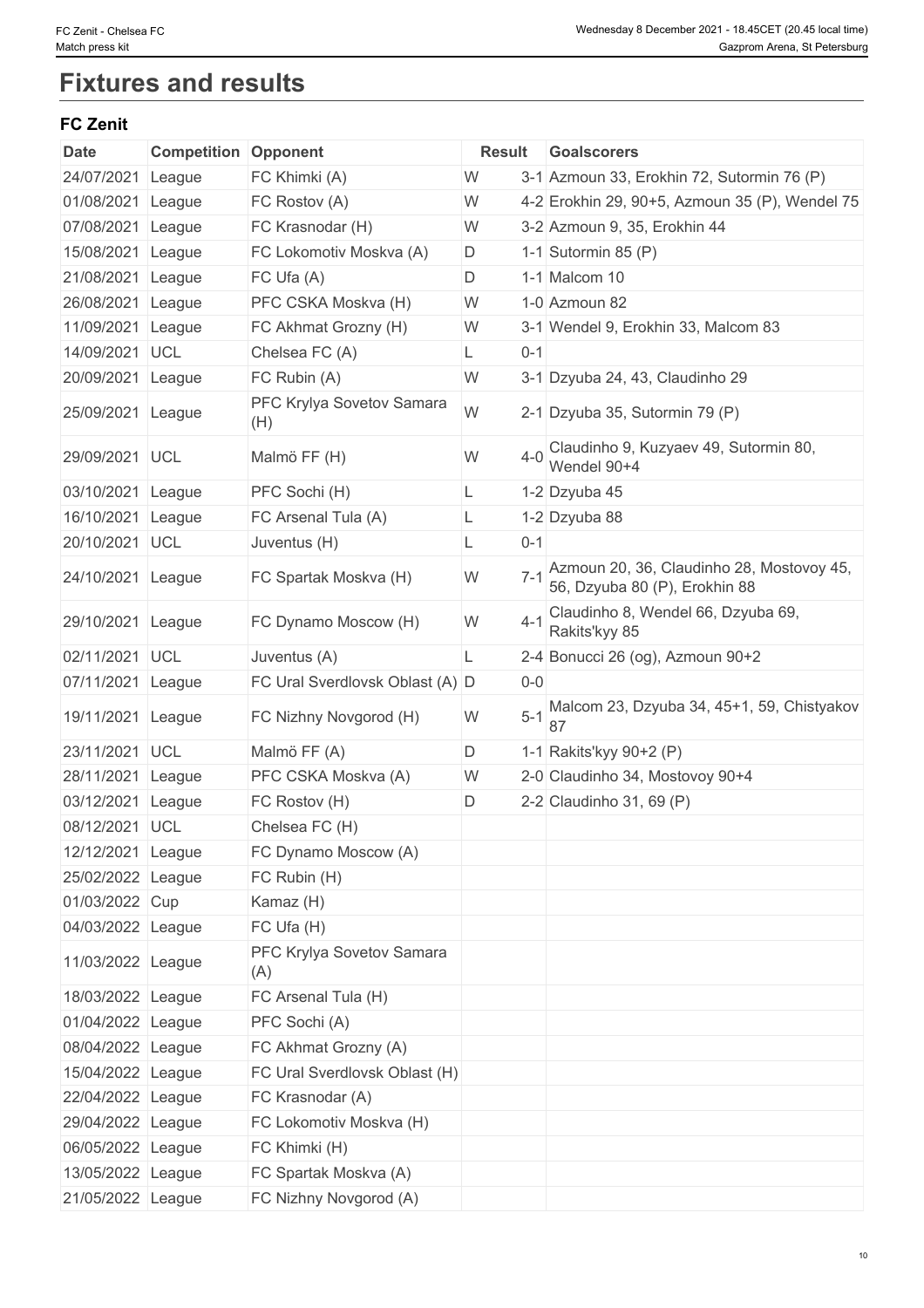| Pos. Clubs                   |              | P W                | D                            |                 |    | L GF GA Pts                                       |  |
|------------------------------|--------------|--------------------|------------------------------|-----------------|----|---------------------------------------------------|--|
| 1 FC Zenit                   |              | $17$ 11            | $\overline{4}$               | $2^{\circ}$     |    | 43 19 37                                          |  |
| 2 FC Dynamo Moscow           |              | $17$ 11            | $\overline{2}$               | $\overline{4}$  |    | 32 19 35                                          |  |
| 3 FC Krasnodar               | $17 \quad 8$ |                    | $\overline{4}$               | $5\phantom{.0}$ | 29 | 18 28                                             |  |
| 4 PFC Sochi                  | $17 \quad 9$ |                    |                              |                 |    | $27$ 21 28                                        |  |
| 5 PFC CSKA Moskva            | $17 \quad 8$ |                    | 3 <sup>3</sup>               | 6               |    | 19 16 27                                          |  |
| 6 FC Lokomotiv Moskva        | $17 \quad 6$ |                    | $\overline{7}$               |                 |    | 4 22 19 25                                        |  |
| 7 FC Akhmat Grozny           | $17 \quad 8$ |                    | $\overline{0}$               | 9               |    | 20 23 24                                          |  |
| 8 PFC Krylya Sovetov Samara  |              | $17 \quad 7$       | $\overline{3}$               | $\overline{7}$  |    | $20 \mid 18 \mid 24$                              |  |
| 9 FC Spartak Moskva          | $17 \quad 6$ |                    | -5                           | 6               |    | 20 23 23                                          |  |
| 10 FC Rubin                  | $17 \quad 6$ |                    | $\overline{4}$               | $7^{\circ}$     |    | 23 25 22                                          |  |
| 11 FC Arsenal Tula           | $17 \quad 5$ |                    | $\overline{4}$               | 8               |    | 21 33 19                                          |  |
| 12 FC Rostov                 |              | $17 \quad 4$       | 6                            | $\overline{7}$  |    | 29 31 18                                          |  |
| 13 FC Nizhny Novgorod        | $17 \quad 5$ |                    | 3                            | 9               |    | $18$ 30 18                                        |  |
| 14 FC Ural Sverdlovsk Oblast |              |                    | $17 \quad 3 \quad 7 \quad 7$ |                 | 8  | 17 16                                             |  |
| 15 FC Ufa                    |              |                    |                              |                 |    | $17 \mid 3 \mid 7 \mid 7 \mid 17 \mid 24 \mid 16$ |  |
| 16 FC Khimki                 |              | $17 \mid 2 \mid 8$ |                              |                 |    | 7 15 27 14                                        |  |

| <b>Date</b>       | <b>Competition Opponent</b> |                         | <b>Result</b>                           | <b>Goalscorers</b>                                                              |
|-------------------|-----------------------------|-------------------------|-----------------------------------------|---------------------------------------------------------------------------------|
| 11/08/2021 SCUP   |                             | Villarreal CF (H)       | D<br>1-1 (aet, 6- Ziyech 27<br>5 pens)  |                                                                                 |
| 14/08/2021        | League                      | Crystal Palace FC (H)   | W                                       | 3-0 Alonso 27, Pulišić 40, Chalobah 58                                          |
| 22/08/2021        | League                      | Arsenal FC (A)          | W                                       | 2-0 Lukaku 15, James 35                                                         |
| 28/08/2021        | League                      | Liverpool FC (A)        | D                                       | 1-1 Havertz 22                                                                  |
| 11/09/2021        | League                      | Aston Villa FC (H)      | W                                       | 3-0 Lukaku 15, 90+3, Kovačić 49                                                 |
| 14/09/2021 UCL    |                             | FC Zenit (H)            | W                                       | 1-0 Lukaku 69                                                                   |
| 19/09/2021 League |                             | Tottenham Hotspur (A)   | W                                       | 3-0 Thiago Silva 49, Kanté 57, Rüdiger 90+2                                     |
| 22/09/2021 Cup    |                             | Aston Villa FC (H)      | D<br>1-1 (aet, 4- Werner 54<br>3 pens)  |                                                                                 |
| 25/09/2021        | League                      | Manchester City FC (H)  | $0 - 1$                                 |                                                                                 |
| 29/09/2021        | UCL                         | Juventus (A)            | $0 - 1$                                 |                                                                                 |
| 02/10/2021        | League                      | Southampton FC (H)      | W                                       | 3-1 Chalobah 9, Werner 84, Chilwell 89                                          |
| 16/10/2021        | League                      | Brentford FC (A)        | W                                       | 1-0 Chilwell 45                                                                 |
| 20/10/2021 UCL    |                             | Malmö FF (H)            | W                                       | 4-0 A. Christensen 9, Jorginho 21 (P), 57 (P),<br>Havertz 48                    |
| 23/10/2021 League |                             | Norwich City FC (H)     | W                                       | Mount 8, 85 (P), 90+1, Hudson-Odoi 18,<br>James 42, Chilwell 57, Aarons 62 (og) |
| 26/10/2021 Cup    |                             | Southampton FC (H)      | D<br>1-1 (aet, 4- Havertz 44<br>3 pens) |                                                                                 |
| 30/10/2021        | League                      | Newcastle United FC (A) | W                                       | 3-0 James 65, 77, Jorginho 81 (P)                                               |
| 02/11/2021        | UCL                         | Malmö FF (A)            | W                                       | 1-0 Ziyech 56                                                                   |
| 06/11/2021        | League                      | Burnley FC (H)          | D                                       | 1-1 Havertz 33                                                                  |
| 20/11/2021 League |                             | Leicester City FC (A)   | W                                       | 3-0 Rüdiger 14, Kanté 28, Pulišić 71                                            |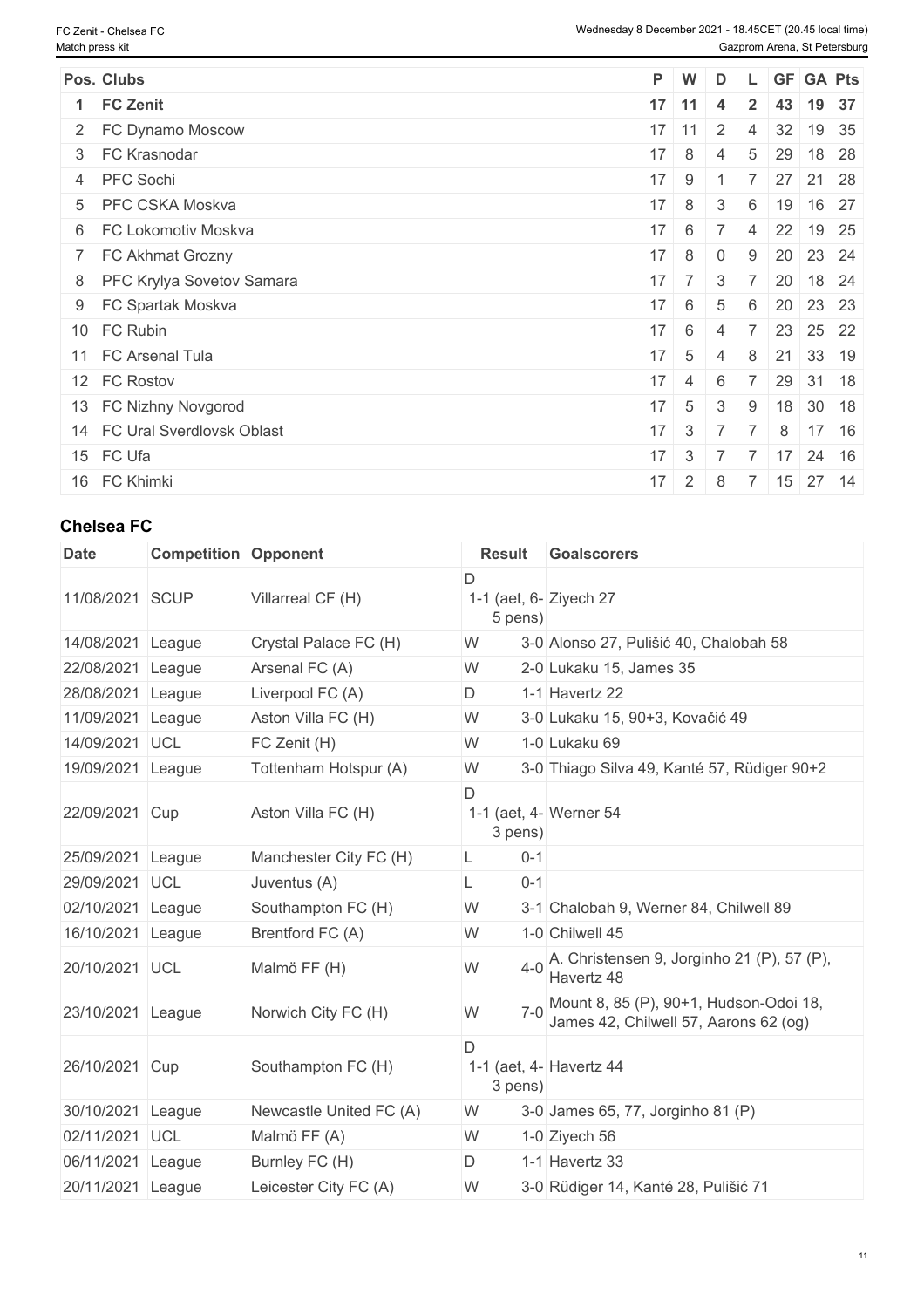| 23/11/2021 UCL    | Juventus (H)                            | W<br>$4 - 0$ | Chalobah 25, James 55, Hudson-Odoi 58,<br>Werner 90+5 |
|-------------------|-----------------------------------------|--------------|-------------------------------------------------------|
| 28/11/2021 League | Manchester United FC (H)                | D            | 1-1 Jorginho 69 (P)                                   |
| 01/12/2021 League | Watford FC (A)                          | W            | 2-1 Mount 30, Ziyech 72                               |
| 04/12/2021 League | West Ham United FC (A)                  | L            | 2-3 Thiago Silva 28, Mount 44                         |
| 08/12/2021 UCL    | FC Zenit (A)                            |              |                                                       |
| 11/12/2021 League | Leeds United (H)                        |              |                                                       |
| 16/12/2021 League | Everton FC (H)                          |              |                                                       |
| 19/12/2021 League | Wolverhampton Wanderers<br>FC(A)        |              |                                                       |
| 22/12/2021 Cup    | Brentford FC (A)                        |              |                                                       |
| 26/12/2021 League | Aston Villa FC (A)                      |              |                                                       |
| 29/12/2021 League | Brighton & Hove Albion FC<br>(H)        |              |                                                       |
| 02/01/2022 League | Liverpool FC (H)                        |              |                                                       |
| 15/01/2022 League | Manchester City FC (A)                  |              |                                                       |
| 23/01/2022 League | Tottenham Hotspur (H)                   |              |                                                       |
| 19/02/2022 League | Crystal Palace FC (A)                   |              |                                                       |
| 26/02/2022 League | Leicester City FC (H)                   |              |                                                       |
| 05/03/2022 League | Burnley FC (A)                          |              |                                                       |
| 12/03/2022 League | Newcastle United FC (H)                 |              |                                                       |
| 19/03/2022 League | Norwich City FC (A)                     |              |                                                       |
| 02/04/2022 League | Brentford FC (H)                        |              |                                                       |
| 09/04/2022 League | Southampton FC (A)                      |              |                                                       |
| 16/04/2022 League | Leeds United (A)                        |              |                                                       |
| 23/04/2022 League | West Ham United FC (H)                  |              |                                                       |
| 30/04/2022 League | Everton FC (A)                          |              |                                                       |
| 07/05/2022 League | <b>Wolverhampton Wanderers</b><br>FC(H) |              |                                                       |
| 15/05/2022 League | Manchester United FC (A)                |              |                                                       |
| 22/05/2022 League | Watford FC (H)                          |              |                                                       |
|                   |                                         |              |                                                       |

|                                                                                                                                                                                                                                                                                                               |                            | D                                            |                                                                                                                           |             |                                   |                                                                                                                                                                                                                                                               |
|---------------------------------------------------------------------------------------------------------------------------------------------------------------------------------------------------------------------------------------------------------------------------------------------------------------|----------------------------|----------------------------------------------|---------------------------------------------------------------------------------------------------------------------------|-------------|-----------------------------------|---------------------------------------------------------------------------------------------------------------------------------------------------------------------------------------------------------------------------------------------------------------|
|                                                                                                                                                                                                                                                                                                               |                            |                                              |                                                                                                                           |             |                                   | $9 \mid 35$                                                                                                                                                                                                                                                   |
|                                                                                                                                                                                                                                                                                                               |                            |                                              |                                                                                                                           |             |                                   |                                                                                                                                                                                                                                                               |
|                                                                                                                                                                                                                                                                                                               |                            |                                              |                                                                                                                           |             |                                   |                                                                                                                                                                                                                                                               |
|                                                                                                                                                                                                                                                                                                               |                            |                                              |                                                                                                                           |             |                                   |                                                                                                                                                                                                                                                               |
|                                                                                                                                                                                                                                                                                                               |                            |                                              |                                                                                                                           |             |                                   |                                                                                                                                                                                                                                                               |
|                                                                                                                                                                                                                                                                                                               |                            |                                              |                                                                                                                           |             |                                   |                                                                                                                                                                                                                                                               |
|                                                                                                                                                                                                                                                                                                               |                            |                                              |                                                                                                                           |             |                                   |                                                                                                                                                                                                                                                               |
|                                                                                                                                                                                                                                                                                                               | 6                          | 3                                            | 6                                                                                                                         |             |                                   |                                                                                                                                                                                                                                                               |
|                                                                                                                                                                                                                                                                                                               |                            | 8                                            |                                                                                                                           |             |                                   |                                                                                                                                                                                                                                                               |
|                                                                                                                                                                                                                                                                                                               |                            |                                              |                                                                                                                           |             |                                   |                                                                                                                                                                                                                                                               |
|                                                                                                                                                                                                                                                                                                               |                            | -4                                           |                                                                                                                           |             |                                   |                                                                                                                                                                                                                                                               |
|                                                                                                                                                                                                                                                                                                               |                            | 3                                            |                                                                                                                           |             |                                   |                                                                                                                                                                                                                                                               |
|                                                                                                                                                                                                                                                                                                               |                            | 5                                            | 6                                                                                                                         |             |                                   |                                                                                                                                                                                                                                                               |
| Pos. Clubs<br>Manchester City FC<br>2 Liverpool FC<br>3 Chelsea FC<br>4 West Ham United FC<br>5   Tottenham Hotspur<br>6 Manchester United FC<br>7 Arsenal FC<br>8 Wolverhampton Wanderers FC<br>9 Brighton & Hove Albion FC<br>10 Aston Villa FC<br>11 Leicester City FC<br>12 Everton FC<br>13 Brentford FC | 15<br>15<br>15<br>15<br>15 | $P$ W<br>15 11<br>$\sim$ 4<br>$\overline{4}$ | $15 \mid 10 \mid 4$<br>$15$ 10 3<br>$15 \quad 8 \quad 3$<br>$14 \quad 8 \quad 1$<br>$15 \ 6 \ 1$<br>$+ 5$<br>$15 \quad 5$ | $7 \quad 3$ | $2 \mid 2 \mid$<br>$\overline{7}$ | L GF GA Pts<br>32<br>44 12 34<br>2 35 9 33<br>4 28 19 27<br>5 16 17 25<br>$5 \mid 25 \mid 24 \mid 24$<br>$15 \mid 7 \mid 2 \mid 6 \mid 18 \mid 22 \mid 23$<br>$12$ 13 21<br>$3 \mid 14 \mid 16 \mid 20$<br>8 21 24 19<br>6 23 27 19<br>19 25 18<br>$19$ 21 17 |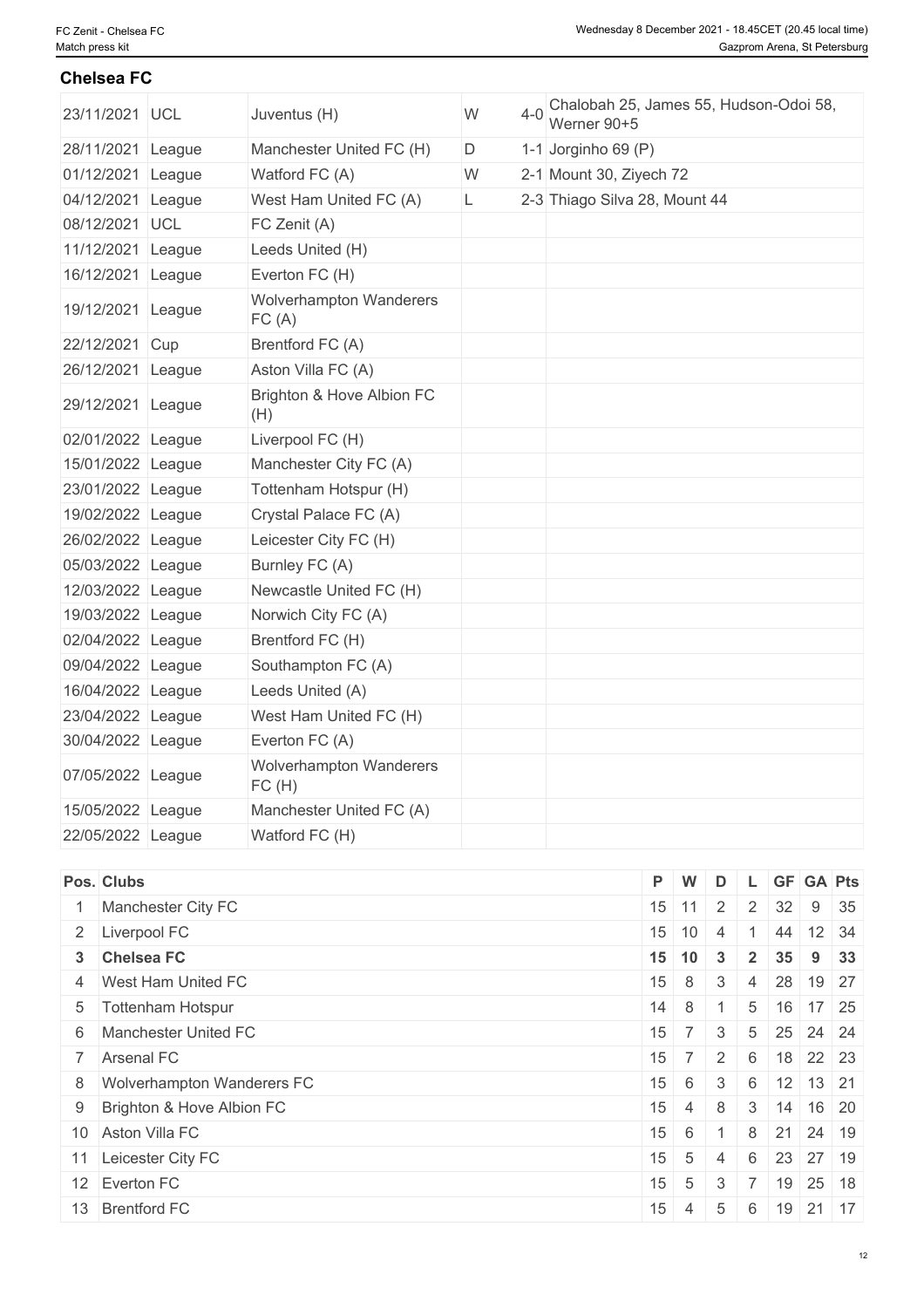| Pos. Clubs             | P W D L GF GA Pts                                      |  |  |  |
|------------------------|--------------------------------------------------------|--|--|--|
| 14 Crystal Palace FC   | $15 \mid 3 \mid 7 \mid 5 \mid 19 \mid 21 \mid 16$      |  |  |  |
| 15 Leeds United        | $15 \mid 3 \mid 7 \mid 5 \mid 15 \mid 22 \mid 16 \mid$ |  |  |  |
| 16 Southampton FC      | $15 \mid 3 \mid 7 \mid 5 \mid 14 \mid 21 \mid 16 \mid$ |  |  |  |
| 17 Watford FC          | $15 \mid 4 \mid 1 \mid 10 \mid 20 \mid 29 \mid 13$     |  |  |  |
| 18 Burnley FC          | $14$ 1 7 6 14 21 10                                    |  |  |  |
| 19 Newcastle United FC | $15$ 1 7 7 17 30 10                                    |  |  |  |
| 20 Norwich City FC     | $15$ 2 4 9 8 31 10                                     |  |  |  |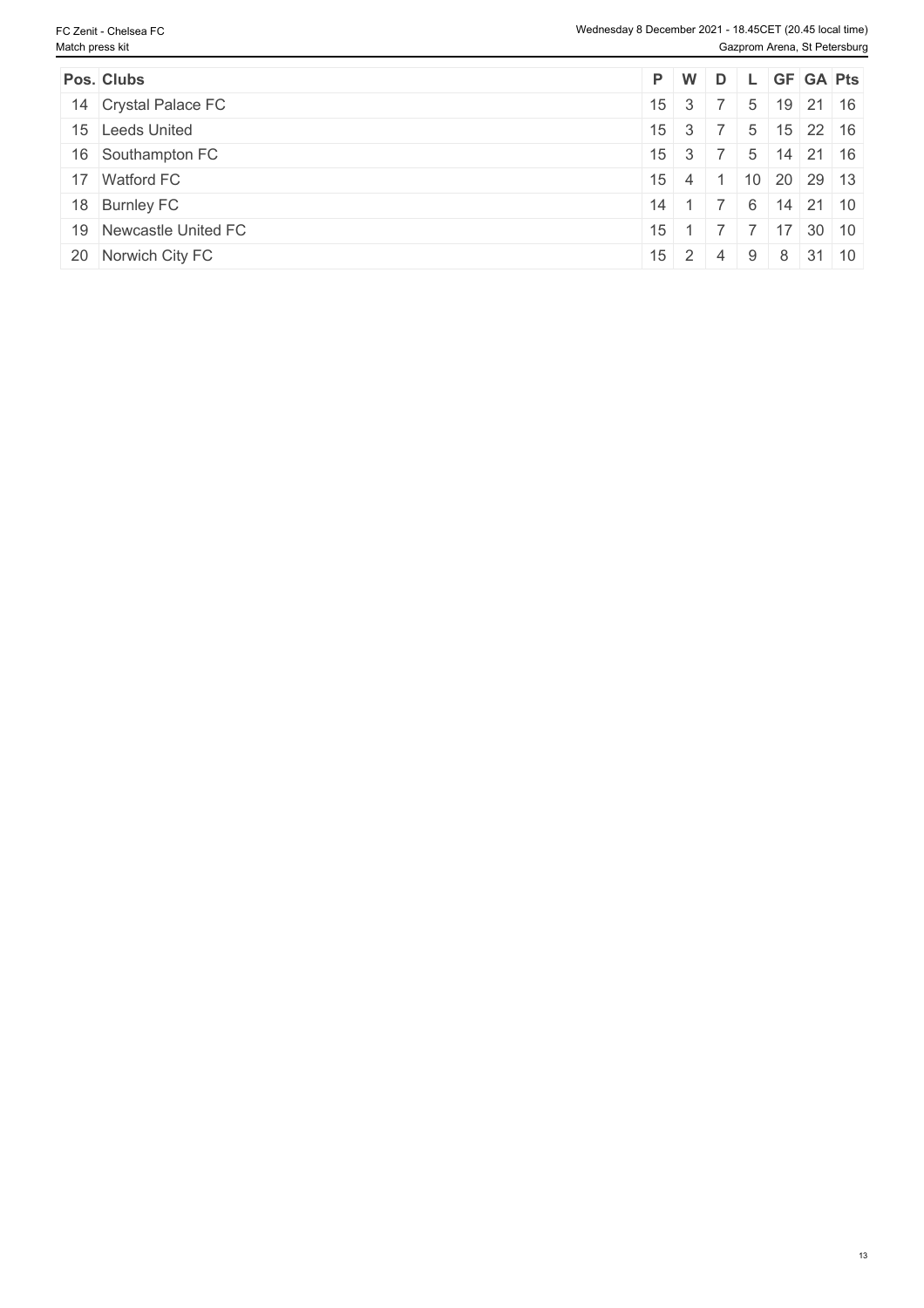## **Match-by-match lineups**

## **FC Zenit**

## **UEFA Champions League - Group stage**

## **Group H**

| <b>Club</b>       | Pid W D L GF GA Pts |  |  |                                                    |  |
|-------------------|---------------------|--|--|----------------------------------------------------|--|
| <b>Chelsea FC</b> |                     |  |  | $5$ 4 0 1 10 1 12                                  |  |
| Juventus          |                     |  |  | 5   4   0   1   9   6   12                         |  |
| <b>FC Zenit</b>   |                     |  |  | $5 \mid 1 \mid 1 \mid 3 \mid 7 \mid 7 \mid 4 \mid$ |  |
| Malmö FF          |                     |  |  | $5 \mid 0 \mid 1 \mid 4 \mid 1 \mid 13 \mid 1$     |  |

## **Matchday 1** (14/09/2021)

#### **Chelsea FC 1-0 FC Zenit**

#### **Goals:** 1-0 Lukaku 69

**FC Zenit:** Kritsyuk, Chistyakov, Douglas Santos, Barrios, Azmoun, Wendel (75 Erokhin), Malcom (75 Dzyuba), Claudinho (88 Mostovoy), Kuzyaev (82 Kravtsov), Sutormin, Rakits'kyy (88 Krugovoi)

### **Matchday 2** (29/09/2021)

### **FC Zenit 4-0 Malmö FF**

**Goals:** 1-0 Claudinho 9, 2-0 Kuzyaev 49, 3-0 Sutormin 80, 4-0 Wendel 90+4 **FC Zenit:** Kritsyuk, Chistyakov, Douglas Santos (84 Krugovoi), Barrios, Wendel, Malcom, Claudinho (75 Erokhin), Kuzyaev (75 Azmoun), Sutormin (84 Kravtsov), Dzyuba (84 Mostovoy), Rakits'kyy

### **Matchday 3** (20/10/2021)

**FC Zenit 0-1 Juventus Goals:** 0-1 Kulusevski 86 **FC Zenit:** Kritsyuk, Chistyakov (88 Krugovoi), Douglas Santos, Barrios, Lovren, Wendel, Malcom (69 Kuzyaev), Claudinho (88 Erokhin), Karavaev (61 Sutormin), Dzyuba (61 Azmoun), Rakits'kyy

### **Matchday 4** (02/11/2021)

### **Juventus 4-2 FC Zenit**

**Goals:** 1-0 Dybala 11, 1-1 Bonucci 26 (og) , 2-1 Dybala 58 (P) , 3-1 Chiesa 73, 4-1 Morata 82, 4-2 Azmoun 90+2 **FC Zenit:** Kritsyuk, Chistyakov, Barrios, Lovren, Azmoun, Wendel (88 Kuznetsov), Claudinho (74 Erokhin), Karavaev (58 Malcom), Mostovoy (58 Krugovoi), Sutormin, Rakits'kyy (74 Dzyuba)

### **Matchday 5** (23/11/2021)

**Malmö FF 1-1 FC Zenit Goals:** 1-0 Rieks 28, 1-1 Rakits'kyy 90+2 (P) **FC Zenit:** M. Kerzhakov, Chistyakov, Douglas Santos, Barrios, Lovren (46 Erokhin), Wendel, Malcom (93 Krugovoi), Claudinho (46 Mostovoy), Karavaev, Dzyuba, Rakits'kyy

### **Matchday 6** (08/12/2021)

FC Zenit-Chelsea FC

## **Chelsea FC**

## **UEFA Super Cup - Final**

## **Matchday 1** (11/08/2021)

### **Chelsea FC 1-1 Villarreal CF**

**Goals:** 1-0 Ziyech 27, 1-1 Gerard Moreno 73

**Penalties:** Havertz 0-0 (missed) , Gerard Moreno 0-1 , Azpilicueta 1-1 , Mandi 1-1 (missed) , Alonso 2-1 , Estupiñán 2-2 , Mount 3-2 , Moi Gómez 3-3 , Jorginho 4-3 , Raba 4-4 , Pulišić 5-4 , Foyth 5-5 , Rüdiger 6-5 , Albiol 6-5 (missed) **Chelsea FC:** Mendy (119 Kepa), Rüdiger, Alonso, Kanté (65 Jorginho), Werner (65 Mount), Chalobah, Zouma (66 A. Christensen), Kovačić, Hudson-Odoi (82 Azpilicueta), Ziyech (43 Pulišić), Havertz

## **UEFA Champions League - Group stage**

**Matchday 1** (14/09/2021) **Chelsea FC 1-0 FC Zenit**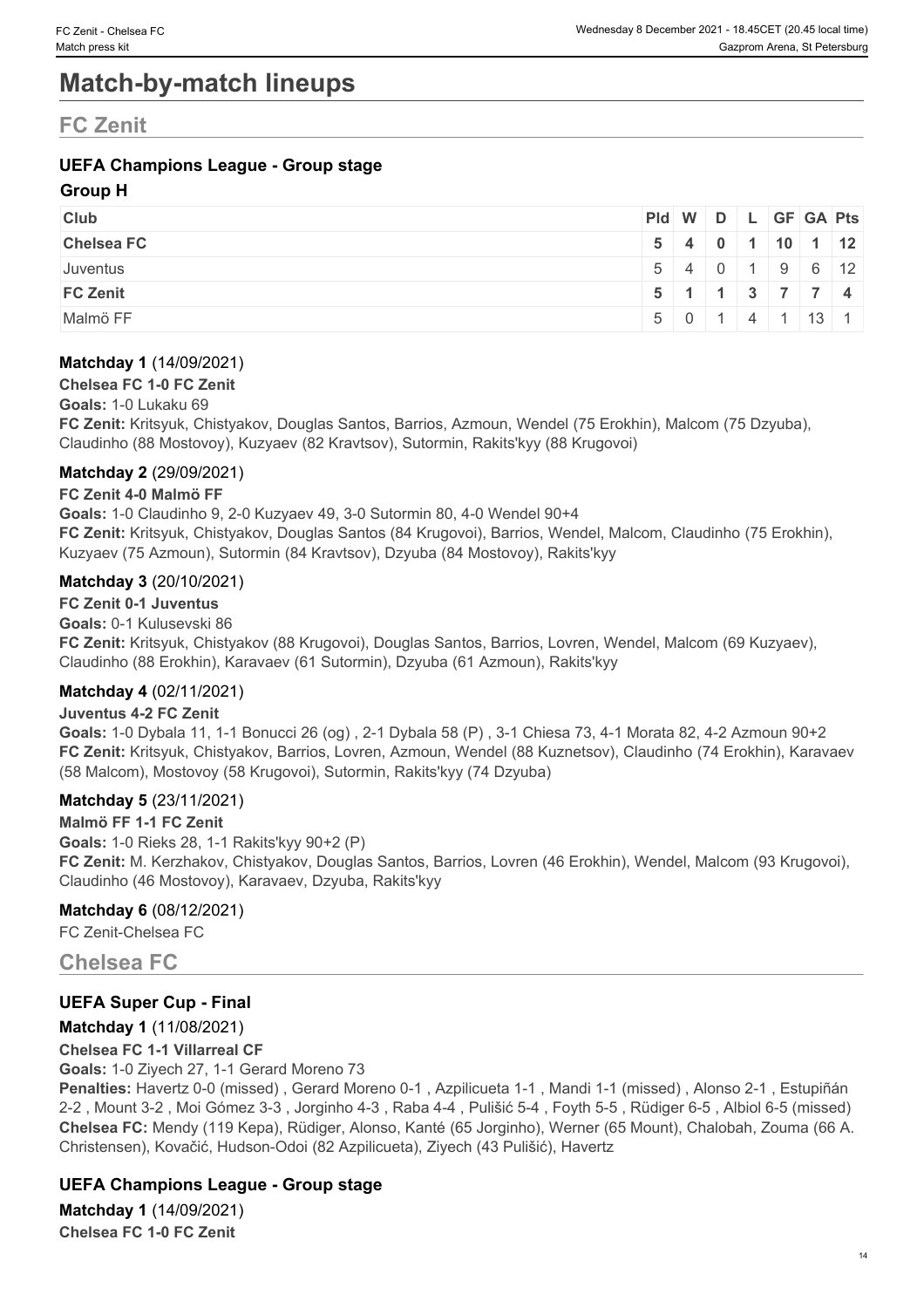### **Goals:** 1-0 Lukaku 69

**Chelsea FC:** Mendy, Rüdiger, Alonso (83 Chilwell), A. Christensen, Jorginho, Kovačić, Lukaku, Mount (93 Loftus-Cheek), Ziyech (63 Havertz), James, Azpilicueta (83 Thiago Silva)

## **Matchday 2** (29/09/2021)

**Juventus 1-0 Chelsea FC**

**Goals:** 1-0 Chiesa 46 **Chelsea FC:** Mendy, Rüdiger, Alonso (46 Chilwell), A. Christensen (75 Barkley), Jorginho (62 Chalobah), Thiago Silva, Kovačić, Lukaku, Ziyech (62 Hudson-Odoi), Azpilicueta (62 Loftus-Cheek), Havertz

## **Matchday 3** (20/10/2021)

#### **Chelsea FC 4-0 Malmö FF**

**Goals:** 1-0 A. Christensen 9, 2-0 Jorginho 21 (P) , 3-0 Havertz 48, 4-0 Jorginho 57 (P) **Chelsea FC:** Mendy, Rüdiger, A. Christensen, Jorginho, Thiago Silva, Kanté (65 Saúl Ñíguez), Lukaku (23 Havertz), Werner (44 Hudson-Odoi), Mount, Chilwell (65 Alonso), Azpilicueta (65 James)

### **Matchday 4** (02/11/2021)

**Malmö FF 0-1 Chelsea FC Goals:** 0-1 Ziyech 56 **Chelsea FC:** Mendy, Rüdiger, Alonso, A. Christensen, Jorginho, Thiago Silva, Loftus-Cheek, Hudson-Odoi (74 Pulišić), Ziyech (74 Barkley), Azpilicueta, Havertz

### **Matchday 5** (23/11/2021)

### **Chelsea FC 4-0 Juventus**

**Goals:** 1-0 Chalobah 25, 2-0 James 55, 3-0 Hudson-Odoi 58, 4-0 Werner 90+5 **Chelsea FC:** Mendy, Rüdiger, Jorginho (76 Saúl Ñíguez), Thiago Silva, Kanté (37 Loftus-Cheek), Pulišić (71 Werner), Chalobah, Hudson-Odoi (76 Mount), Chilwell (71 Azpilicueta), Ziyech, James

### **Matchday 6** (08/12/2021)

FC Zenit-Chelsea FC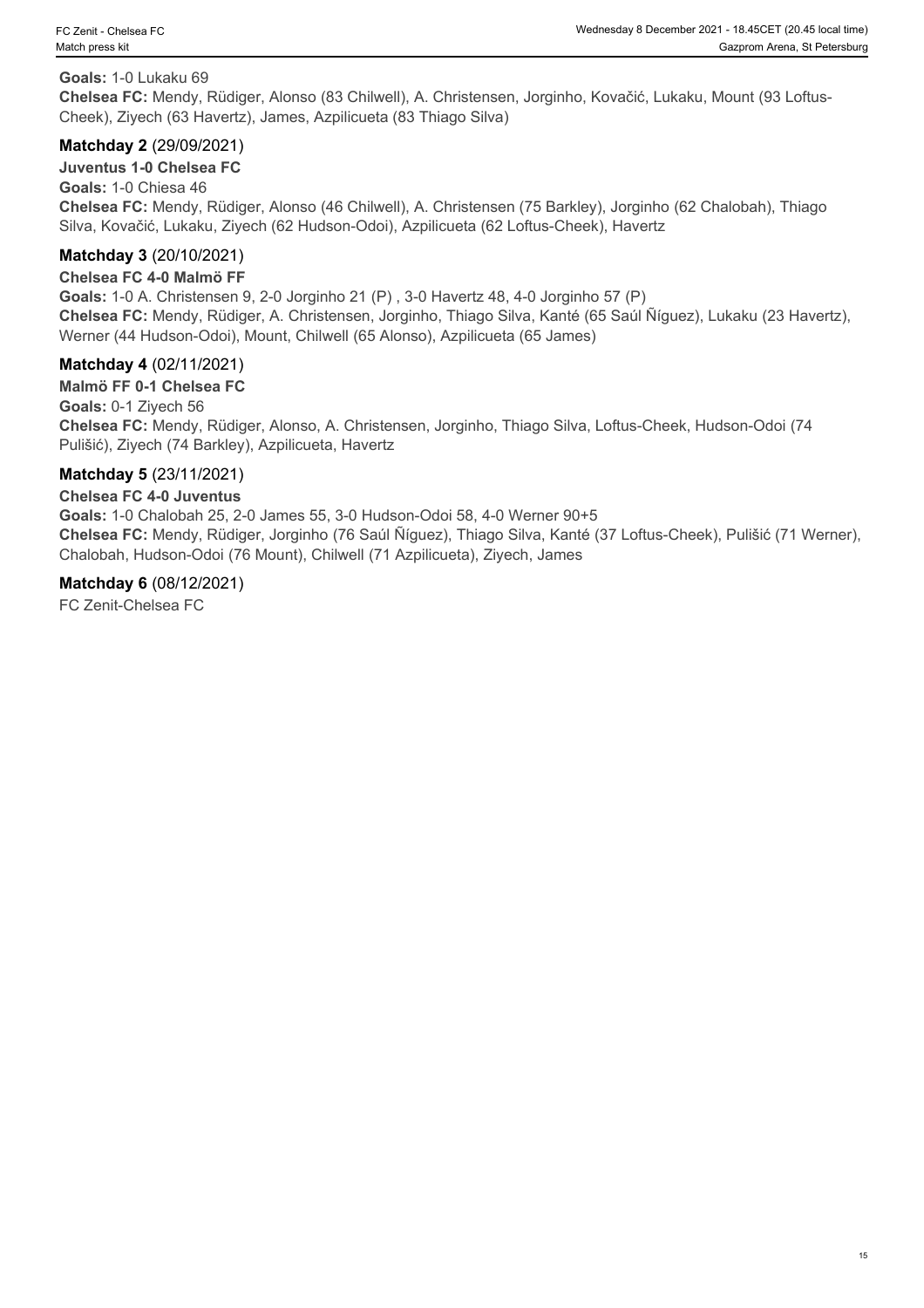# **Competition facts**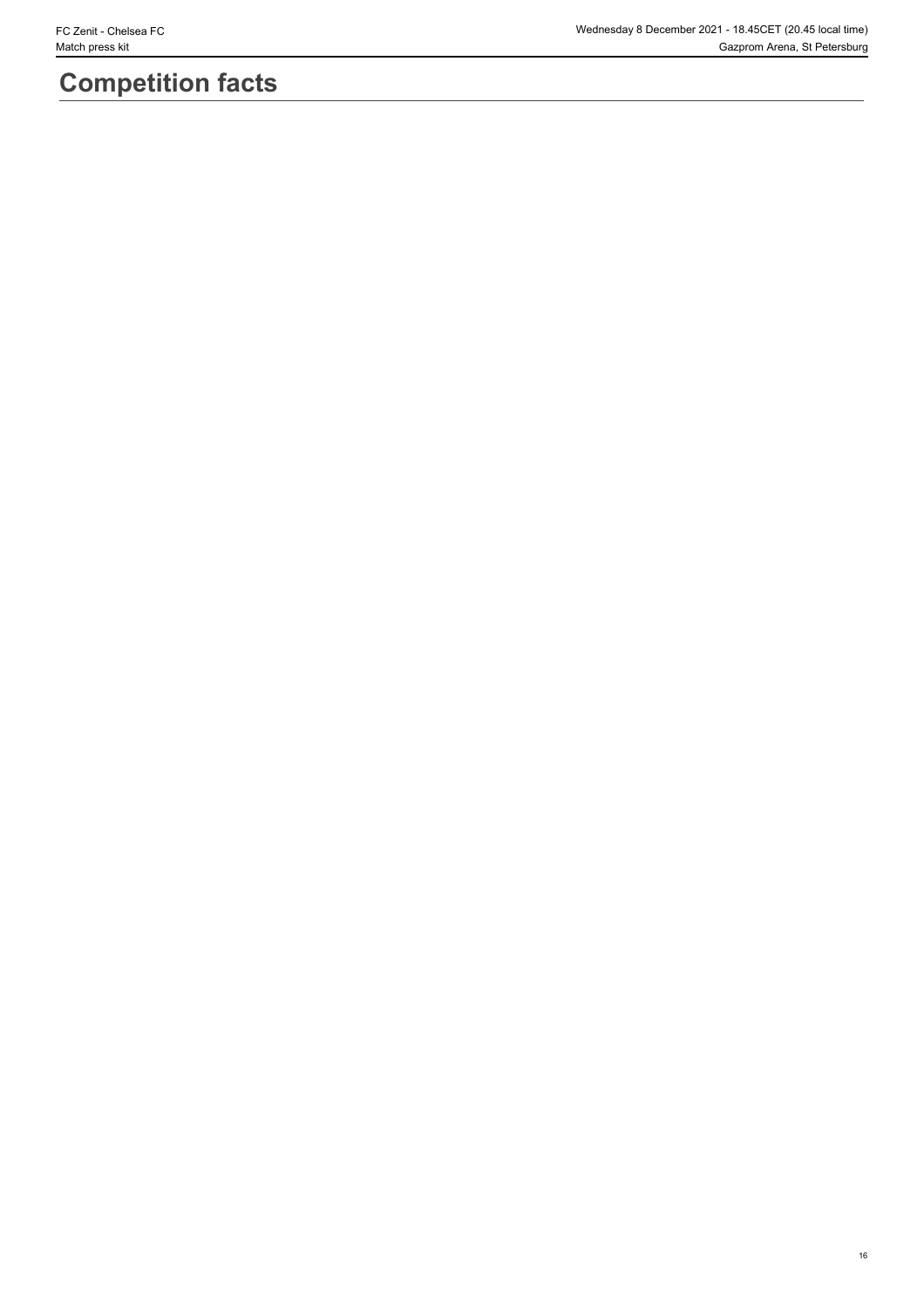## **Team facts**

**FC Zenit Formed:** 1925 **Nickname:** Sine-Belo-Golubye (Blue-White-Sky Blues)

## **UEFA club competition honours (runners-up in brackets)**

• UEFA Cup (1): 2008 • UEFA Super Cup (1): 2008

## **Domestic honours (latest triumph in brackets)**

League title: 8 (2021) USSR/Russian Cup: 5 (2020)

## **Ten-year European record (UEFA Champions League unless otherwise indicated)**

**2020/21:** group stage **2019/20:** group stage **2018/19:** UEFA Europa League round of 16 **2017/18:** UEFA Europa League round of 16 **2016/17:** UEFA Europa League round of 32 **2015/16:** round of 16 **2014/15:** UEFA Europa League quarter-finals (having transferred from UEFA Champions League group stage) **2013/14:** round of 16 **2012/13:** UEFA Europa League round of 16 (having transferred from UEFA Champions League group stage) **2011/12:** round of 16

### **Records**

#### **UEFA club competition** • Biggest home win **8-0:** Zenit v Encamp 29/08/02, UEFA Cup qualifying round second leg

• Biggest away win **0-5** twice, most recently v Vardar 14/09/17, UEFA Europa League group stage

• Heaviest home defeat **0-3:** Zenit v Bologna 16/09/99, UEFA Cup first round first leg

• Heaviest away defeat **5-0 twice, most recently v Stuttgart** 01/11/89, UEFA Cup second round second leg

## **UEFA Champions League (group stage to final)**

• Biggest home win **4-0:** Zenit v Malmö 29/09/21, group stage

• Biggest away win **0-2** three times, most recently v Lyon 04/11/15, group stage

• Heaviest home defeat **2-4:** Zenit v Borussia Dortmund 25/02/14, round of 16 first leg **0-2:** Zenit v Leipzig 05/11/19, group stage

• Heaviest away defeat **4-1:** Austria Wien v Zenit 11/12/13, group stage **3-0** four times, most recently v Club Brugge 02/12/20, group stage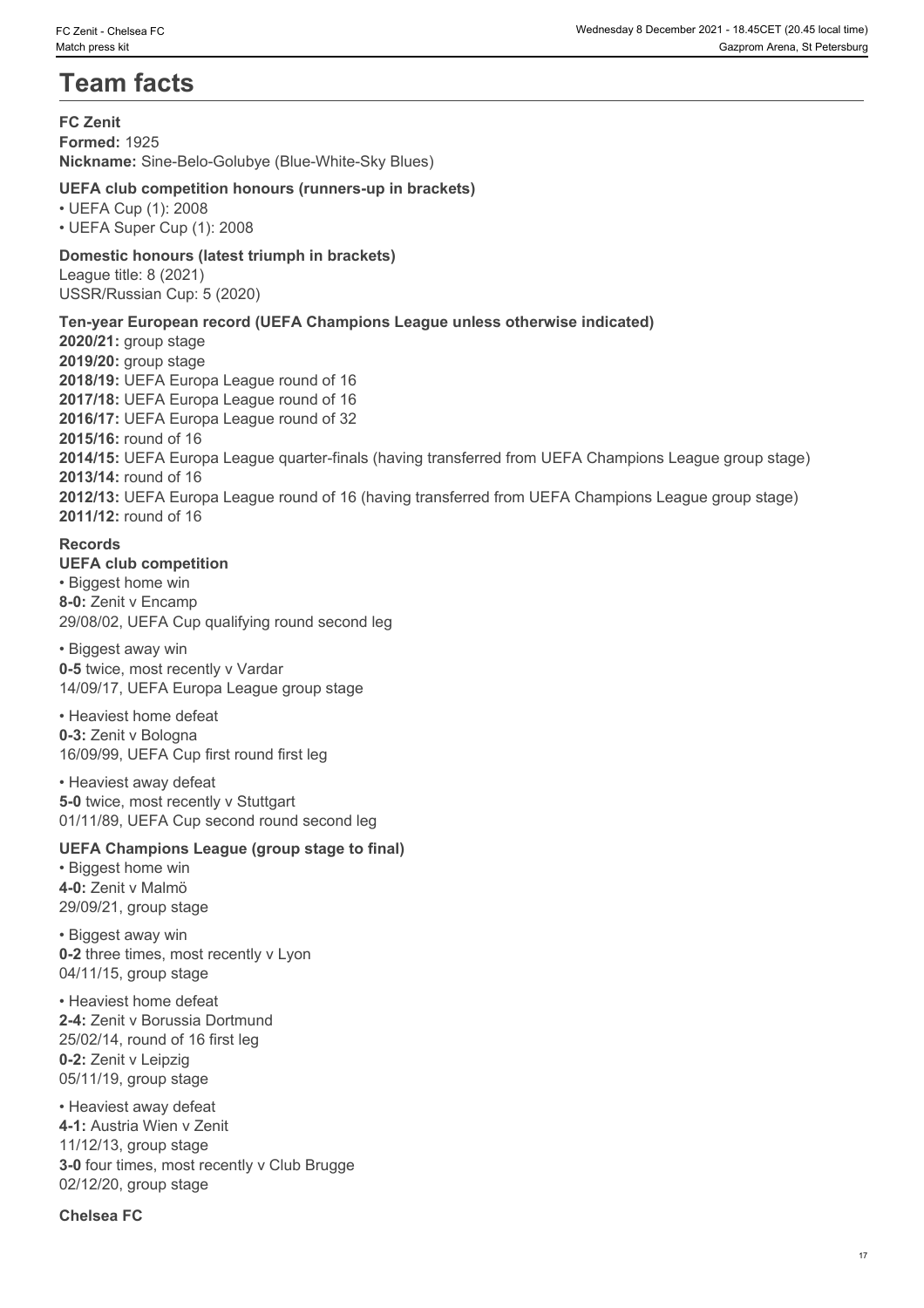**Formed:** 1905 **Nickname:** The Blues

### **UEFA club competition honours (runners-up in brackets)**

• UEFA Champions League (2): (2008), 2012, 2021

• UEFA Europa League (2): 2013, 2019

• UEFA Cup Winners' Cup (2): 1971, 1998

• UEFA Super Cup (2): 1998, (2012), (2013), (2019), 2021

## **Domestic honours (most recent triumph in brackets)**

League title: 6 (2017) FA Cup: 8 (2018) League Cup: 5 (2015)

## **Ten-year European record (UEFA Champions League unless indicated otherwise)**

**2020/21:** winners **2019/20:** round of 16 **2018/19:** UEFA Europa League winners **2017/18:** round of 16 **2016/17:** did not take part in UEFA competition **2015/16:** round of 16 **2014/15:** round of 16 **2013/14:** semi-finals **2012/13:** UEFA Europa League winners (having transferred from UEFA Champions League group stage) **2011/12:** winners

## **Records**

## **UEFA club competition**

• Biggest home win **13-0:** Chelsea v Jeunesse Hautcharage 29/09/71, European Cup Winners' Cup first round second leg

• Biggest away win **0-8:** Jeunesse Hautcharage v Chelsea 15/09/71, European Cup Winners' Cup first round first leg

### • Heaviest home defeat

**0-3:** Chelsea v Bayern München 25/02/20, UEFA Champions League round of 16 first leg

• Heaviest away defeat **5-1:** Barcelona v Chelsea 18/04/00, UEFA Champions League quarter-final second leg

## **UEFA Champions League (group stage to final only)**

• Biggest home win **6-0** twice, most recently v Qarabağ 12/09/17, group stage

• Biggest away win **0-5** twice, most recently v Schalke 25/11/14, group stage

• Heaviest home defeat **0-3:** Chelsea v Bayern München (see above)

• Heaviest away defeat

**5-1:** Barcelona v Chelsea (see above)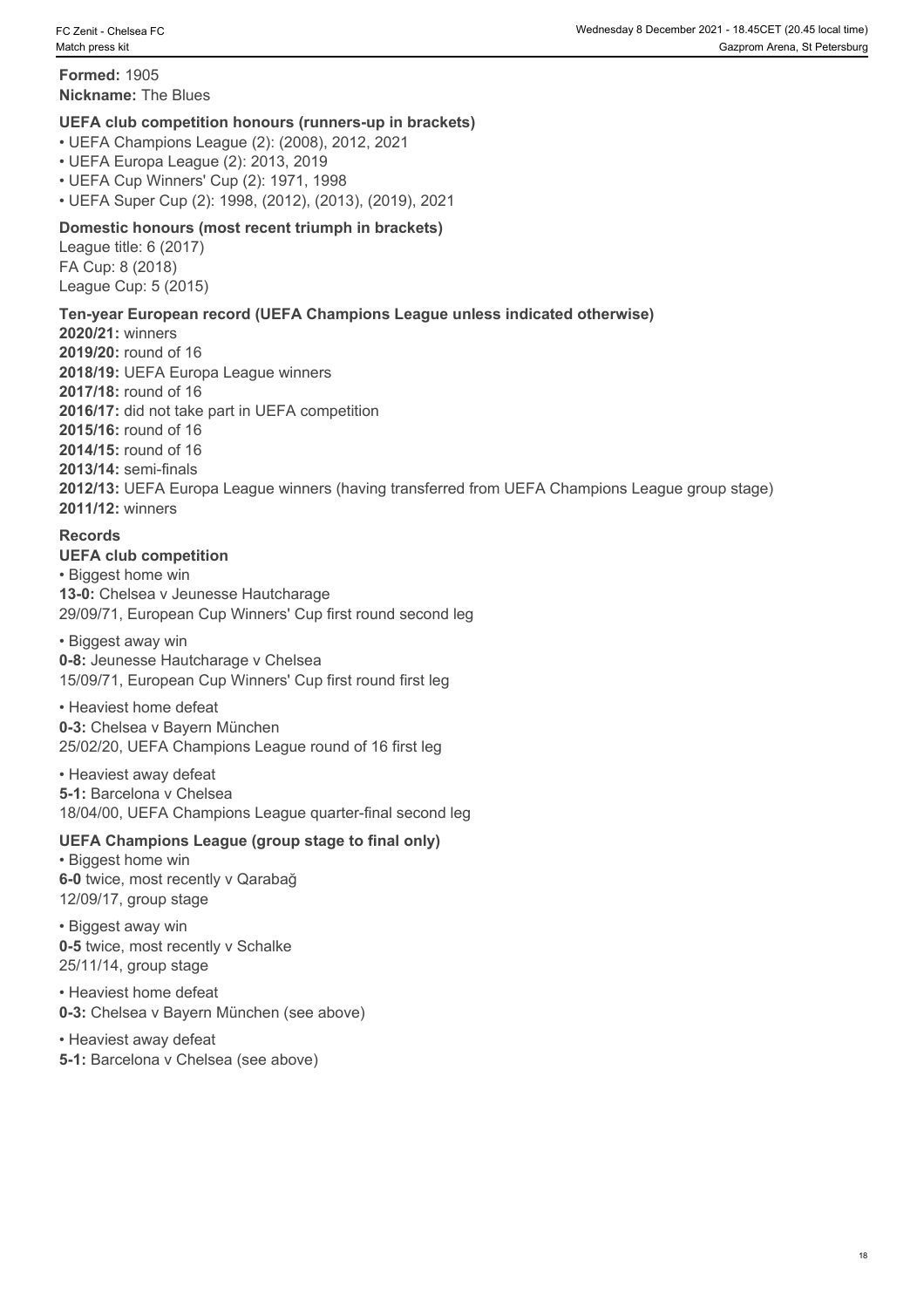## **Legend**

## **ALL-TIME STATISTICS**

The all-time record of the competing clubs in UEFA club competition.

**UEFA club competition:** These are the official statistics considered valid for communicating official records in UEFA club competition defined as European Champion Clubs' Cup, UEFA Champions League, UEFA Europa League, UEFA Cup Winner's Cup UEFA Super Cup, UEFA Intertoto Cup and European/South American Cup. Matches in the Inter-Cities Fairs Cup and the 1972 Super Cup are not included as they were not held under UEFA auspices, while the FIFA Club World Cup is excluded.

## **Match officials**

**UCL:** Total matches officiated in the UEFA Champions League from 1992/93 season, group stage to final only. Matches where the official has acted as the fourth official are not included in these statistics. These are the official statistics considered valid for communicating official records.

**UEFA:** Total matches officiated in UEFA club competition including all qualifying round matches. Matches where the official has acted as the fourth official are not included in these statistics. These are the official statistics considered valid for communicating official records.

## **Competitions**

**ECCC**: European Champion Clubs' Cup **UECL**: UEFA Europa Conference League

## **Club competitions National team competitions**

**UCL**: UEFA Champions League **EURO**: UEFA European Football Championship **UEL**: UEFA Europa League **CONFCUP**: FIFA Confederations Cup **UCUP**: UEFA Cup **U21FRIE**: Under-21 friendly internationals **UCWC**: UEFA Cup Winners' Cup **U21**: UEFA European Under-21 Championship **SCUP**: UEFA Super Cup **U17**: UEFA Under-17 Championship **UIC**: UEFA Intertoto Cup **U16**: UEFA European Under-16 Championship **ICF**: Inter-Cities Fairs Cup **U19**: UEFA Under-19 Championship **WC**: FIFA World Cup **FRIE**: Friendly internationals **U18**: UEFA European Under-18 Championship **WWC**: FIFA Women's World Cup **WEURO**: UEFA European Women's Championship **Other abbreviations**

## **Competition stages**

| F: Final                      | <b>GS:</b> Group stage             | (aet): After extra time                            | pens: Penalties               |
|-------------------------------|------------------------------------|----------------------------------------------------|-------------------------------|
| <b>GS1: First group stage</b> | <b>GS2:</b> Second group stage     | <b>No.: Number</b>                                 | og: Own goal                  |
| 3QR: Third qualifying round   | <b>R1:</b> First round             | ag: Match decided on away                          | <b>P</b> : Penalty            |
| R2: Second round              | <b>R3:</b> Third round             | qoals                                              | agg: Aggregate                |
| <b>R4: Fourth round</b>       | PR: Preliminary round              | <b>PId:</b> Matches played                         | <b>AP:</b> Appearances        |
| <b>SF: Semi-finals</b>        | <b>QF:</b> Quarter-finals          | <b>Pos.: Position</b>                              | <b>Comp.: Competition</b>     |
| R <sub>16</sub> : round of 16 | <b>QR:</b> Qualifying round        | <b>Pts: Points</b>                                 | <b>D</b> : Drawn              |
| R32: Round of 32              | <b>1QR:</b> First qualifying round | R: Sent off (straight red card) DoB: Date of birth |                               |
| 1st: first leg                | <b>2QR:</b> Second qualifying      | <b>Res.: Result</b>                                | <b>ET:</b> Extra Time         |
|                               | round                              | sg: Match decided by silver                        | <b>GA: Goals against</b>      |
| 2nd: second leg               | FT: Final tournament               | goal                                               | t: Match decided by toss of a |
| PO: Play-off                  | <b>ELITE:</b> Elite round          |                                                    | coin                          |
| Rep: Replay                   | 3rdPO: Third-place play-off        | <b>GF: Goals for</b>                               | W: Won                        |
| PO - FT: Play-off for Final   | <b>GS-FT:</b> Group stage - final  | gg: Match decided by golden Y: Booked              |                               |
| Tournament                    | tournament                         | qoal                                               | $L:$ Lost                     |
|                               |                                    | Y/R: Sent off (two yellow                          | <b>Nat.: Nationality</b>      |
|                               |                                    | cards)                                             | N/A: Not applicable           |
|                               |                                    | <b>f</b> : Match forfeited                         |                               |

## **Statistics**

**-**: Denotes player substituted **+**: Denotes player introduced

**\***: Denotes player sent off **+/-**: Denotes player introduced and substituted